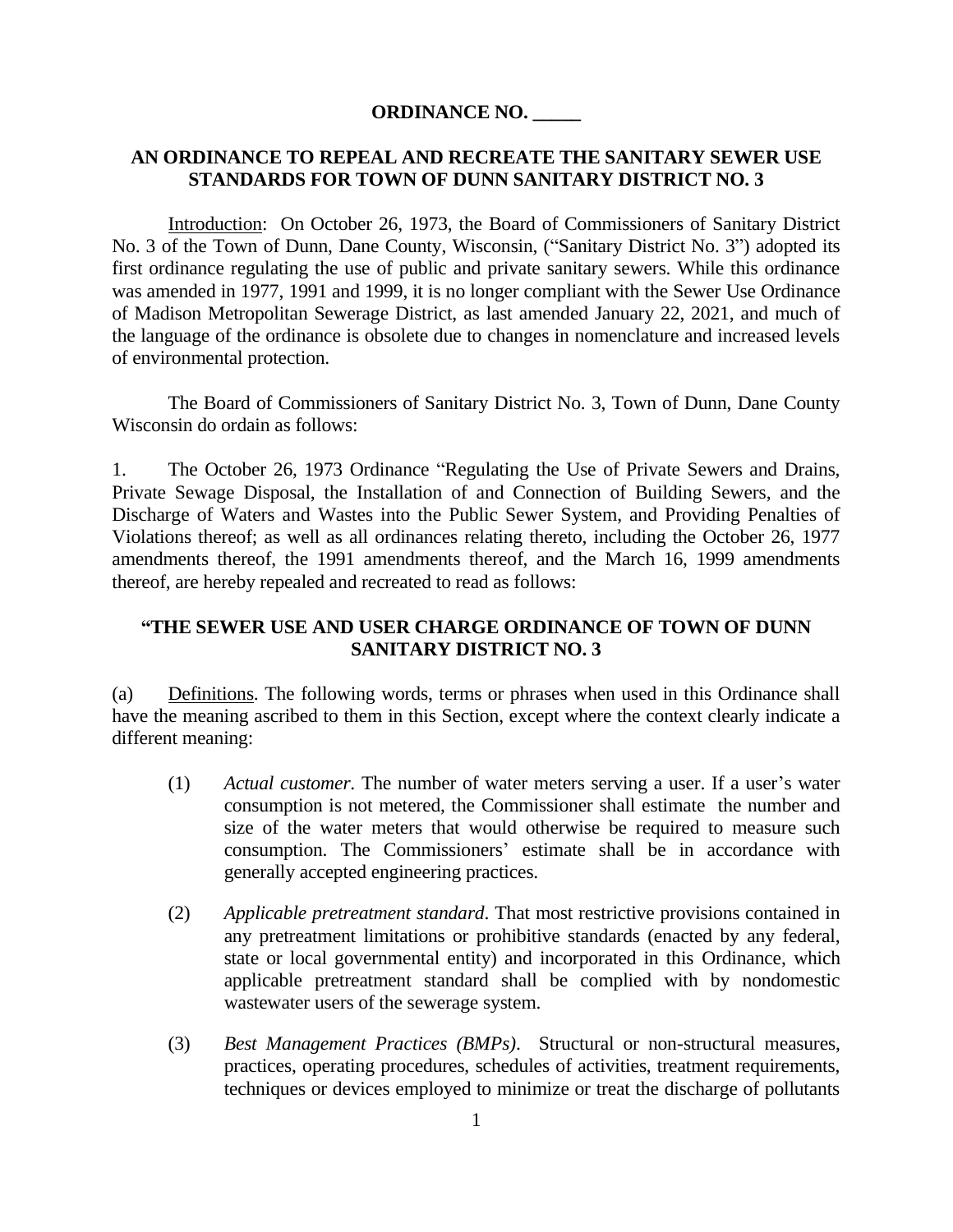into the sewerage system; to implement prohibitions listed in Wis. Admin. Code § NR 211.10(1) or (2); or to control plant site runoff, spillage or leaks, sludge or waste disposal, or drainage from raw materials storage areas. Best Management Practices may be specified (1) by EPA and DNR categorical regulations, or (ii) by MMSD and Sanitary District No. 3 for significant users and non-significant residential, industrial, institutional, and Commercial Users. In the case of the latter, BMPs are equivalent to local limitations and shall be incorporated into any permits issues by MMSD or Sanitary District No. 3.

- (4) *Biochemical Oxygen Demand (BOD)*. The quantity of oxygen utilized in the biochemical oxidation of organic matter under standard laboratory procedure in five (5) days at 20 Celsius expressed in milligrams per liter. Quantitative determination of BOD shall be made in accordance with 40 C.F.R. pt. 136 and Wis. Admin Code Chap. NR 219.
- (5) *Building sewer*. A sanitary sewer that begins at the immediate outside of the foundation wall of any building or structure being served and ends at its connection with a District sewer or interceptor.
- (6) *Carbonaceous biochemical oxygen demand (CBOD)*. The quantity of oxygen used in the biochemical degradation of organic material in five days at 20 degrees Celsius when the oxidation of reduced forms of nitrogen is prevented by the addition of an inhibitor. This analytical procedure shall be performed in accordance with 40 C.F.R. pt. 136 and Wis. Admin Code Chap. NR 219.
- (7) *Combined sewer*. A sewer designed to receive or receiving both wastewater and stormwater or surface water.
- (8) *Commercial User*. Any business or non-profit organization that provides goods or services and generate Wastewater.
- (9) Commissioners. The Commissioners of the Sanitary District No. 3.
- (10) *Compatible pollutant*. BOD, TSS, pH or fecal coliform bacteria, plus additional pollutants identified in the WPDES Permit issued to the MMSD for its wastewater treatment facility, provided that said wastewater treatment facility was designed to treat such pollutants and, in fact, does remove such pollutants to a substantial degree.
- (11) *Composite sample*. A sample consisting of portions of waste taken in proportion to the volume of flow of said waste.
- (12) *Director*. The Director of MMSD or other authorized representative of the Commission or MMSD.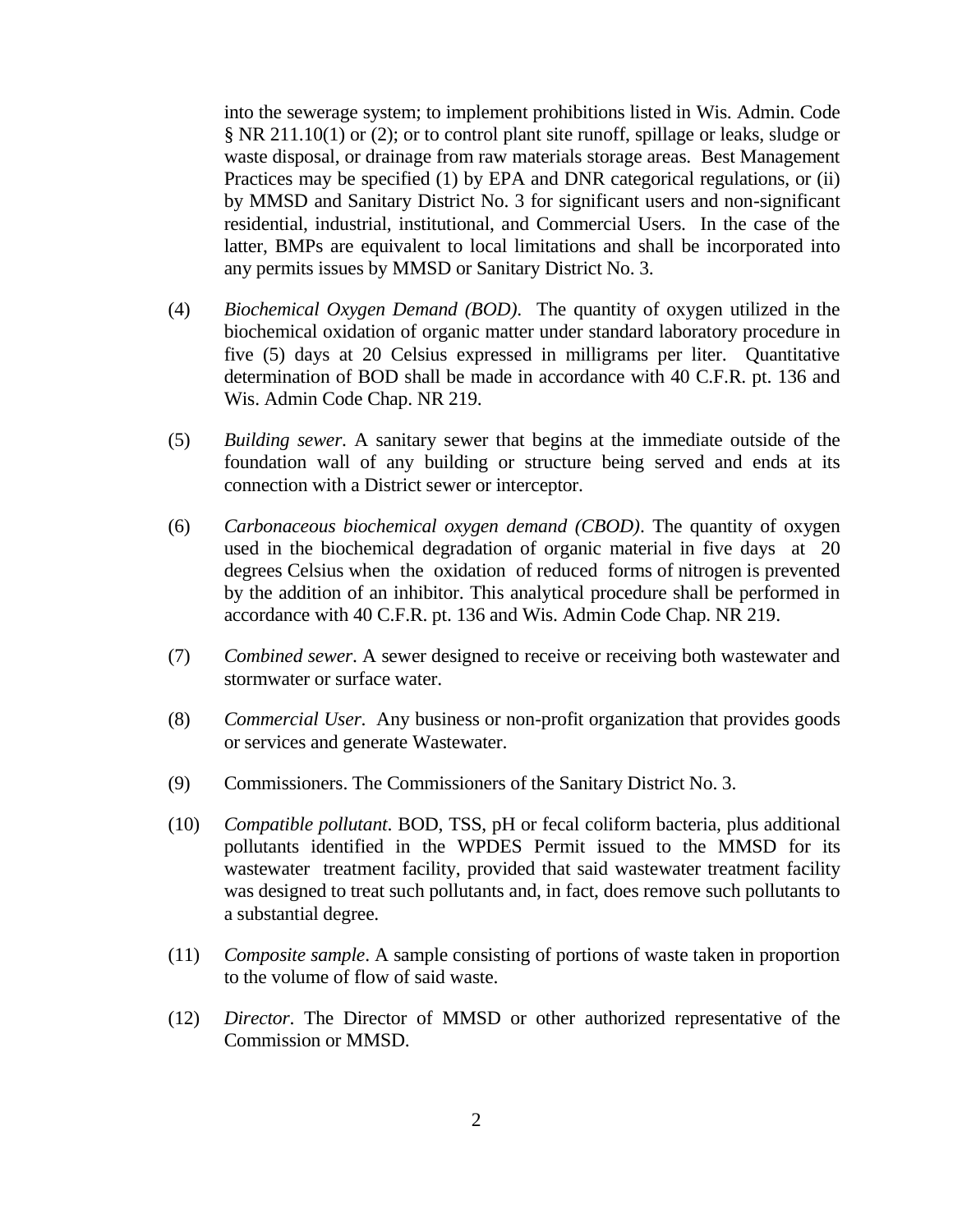- *(13) District sewer*. Any sanitary sewer owned and/or operated by Sanitary District No. 3, which sewer is tributary to an intercepting sewer or treatment facility owned or operated by the MMSD.
- (14) *DNR*. The Wisconsin Department of Natural Resources.
- (15) *Domestic wastewater or sanitary sewage*. A combination of liquid and watercarried wastes and wastewater discharged from toilets, conveniences or other sanitary plumbing facilities, which contain no incompatible pollutants exceeding the limitations set forth in Section (d) of this Ordinance and which contain no substances prohibited by the terms of this Ordinance.
- (16) *Equivalent Residential Units (ERUS)*. The number of dwelling units equivalent to average residential sewer use and shall be based on one ERU for every 75,000 gallons of wastewater discharged per year.

Where a user does not have a water meter for measuring the user's water consumption, an Engineer employed or engaged by Sanitary District No. 3 shall estimate the volume of wastewater discharged, based upon standard engineering practices; and the equivalent residential units shall then be determined on this estimate.

- (17) *Federal Act*. The Federal Water Pollution Control Act (33 USC §§ 1251 to 1387, as amended from time to time, et seq.) or as implemented by Wis. Stats. § 283.001 et seq., or appropriate Sections of the Wisconsin Administrative Code adopted pursuant to Wis. Stats. § 283.001 et seq., as well as any applicable guidelines, limitations and standards promulgated by the EPA pursuant to the Federal Act.
- (18) *Floatable oil*. Oil, fat or grease in a physical state such that it will separate by gravity from wastewater by treatment in an approved pretreatment facility. Wastewater shall be considered free from floatable oil if it is properly pretreated and does not interfere with the collection system.
- (19) *Garbage*. The animal and vegetable waste resulting from the handling, preparation, cooking and serving of foods or from the handling, storage or sale of food products and produce.
- (20) *Holding tank waste*. The scum, liquid, sludge or other waste from holding tanks such as chemical toilets, campers, trailers, privies and other temporary holding facilities and shall include wastes from a soil absorption field.
- (21) *Incompatible pollutant*. Any pollutant that is not a compatible pollutant.
- (22) *Industrial discharge or industrial waste*. Any water-borne solids, liquids or gaseous wastes, other than domestic wastewater, resulting from, discharging from, flowing from or escaping from any industrial user, including, but not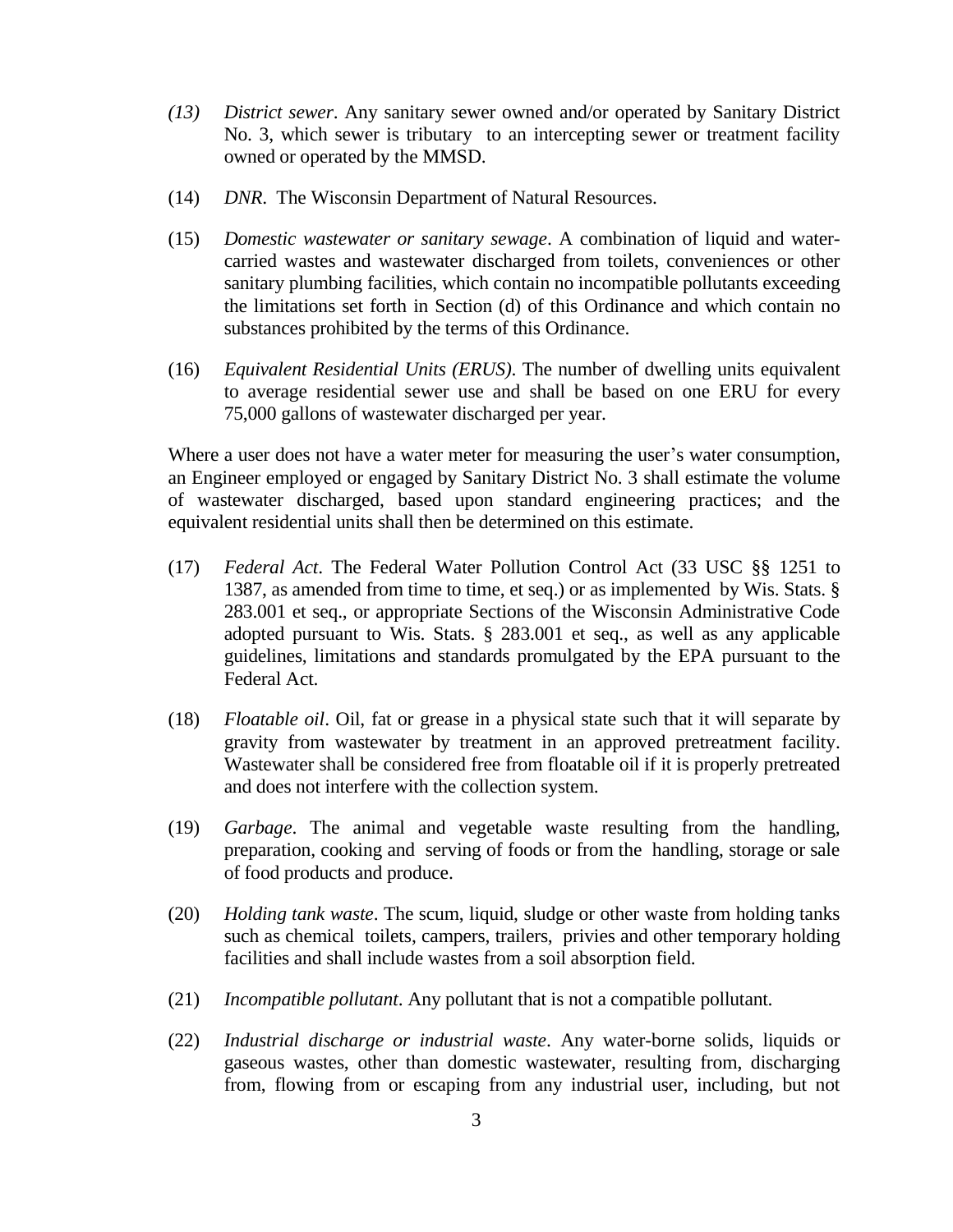limited to, cooling water and discharges from wastewater pretreatment facilities. Such term includes any wastewater which is not sanitary sewage.

- (23) *Industrial user*. Any person who makes, causes or permits an industrial discharge into Sanitary District No. 3's wastewater facilities.
- (24) *Intercepting sewer*. Any sanitary sewer owned or operated by MMSD.
- (25) *Interference*. The inhibition or disruption of the sewerage system or wastewater treatment processes or operations, which may or does contribute to a violation of any condition of the MMSD's WPDES Permit.
- (26) *MMSD*. The Madison Metropolitan Sewerage District, a regional sewerage district as defined and with such powers as set forth in Wis. Stats. §200.09, as amended from time to time.
- (27) *National Categorical Pretreatment Standards*. Any regulation or order containing pollutant discharge limitations as promulgated by the EPA in accordance with Section 307(b) and (c) of the Federal Act (33 USC § 1317), which limitations apply to one or more specific categories of industrial users.
- (28) *New Source*. Any building, structure, facility, or installation from which there is or may be discharge of pollutants, the construction of which commenced after the publication of proposed pretreatment standards under § 307(c) of the Federal Act which will be applicable to such source, if such standards are thereafter promulgated provided that:
	- (A) The building, structure, facility, or installation is constructed at a site at which no other source is located; or
	- (B) The building, structure, facility, or installation totally replaces or substantially changes the process or production equipment that causes the discharge of pollutants at an existing source; or
	- (C) The production or wastewater generating process of the building, structure, facility, or installation are substantially independent of an existing source at the same site.
- (29) *Person*. Any individual, firm, company, partnership, municipality, association, private or public corporation, limited liability company, non-profit entity, cooperative, society, institution, enterprise, government agency, or other entity.
- (30) *Pretreatment*. The reduction of the amount of pollutants, the limitation of pollutants or the alteration of the nature or characteristics of the pollutant properties of the wastewater of a user prior to or in lieu of discharge to a public sewerage system.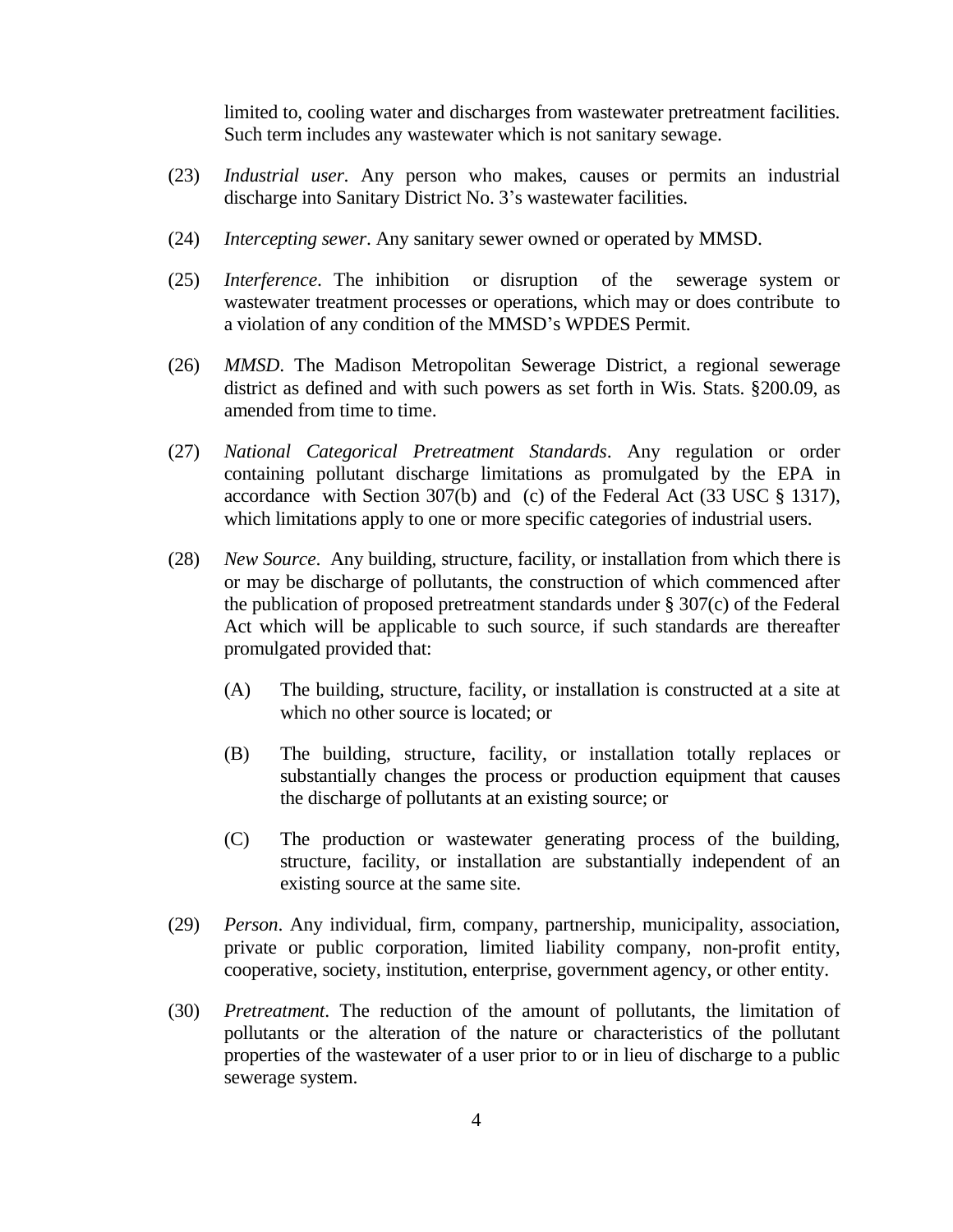- (31) *Properly shredded garbage*. The wastes from the preparation, cooking and dispensing of food that has been shredded to such a degree that all Ordinances will be carried freely under the flow conditions normally prevailing in public sewers.
- (32) *Public sewer*. A sewer owned and maintained by Sanitary District No. 3.
- (33) *Public sewerage system*. All structures, appurtenances, conduits and pipelines by which wastewater is collected and disposed of, including the wastewater treatment works, excepting plumbing inside of and in connection with buildings and properties served and excepting building sewers.
- (34) *Sanitary District No. 3*. A town sanitary district organized and existing pursuant to Subchapter IX of Wis. Stats. Chap. 60, as amended from time to time. Sanitary District No. 3 is a body corporate with the powers of a municipal corporation, governed by the Commissioners and is responsible for sanitary sewers within its borders, as well as public water service system, if the Commissioners ever determine to provide such service.
- (35) *Sanitary sewage*. A combination of liquid and water-carried wastes discharged from toilets and/or sanitary plumbing facilities, together with such groundwaters, surface waters, and stormwaters as may have inadvertently entered the sewerage system.
- (36) *Sanitary sewer*. A sewer that carries liquid and water-carried wastes from residences, commercial buildings, industrial plants, governmental or non-profit properties or institutions.
- (37) *Septage*. The wastewater or contents of septic or holding tanks, dosing chambers, seepage beds, seepage pits, seepage trenches, privies or portable restrooms.
- (38) *Sewer*. A pipe or conduit that carries wastewater or drainage water.
- (39) *Sewer service charge*. A service charge levied on users of the wastewater collection and treatment facilities for payment of use-related capital expenses as well as the operation and maintenance costs, including replacement costs, of said facilities.
- (40) *Sewer system*. The public sanitary sewers within a sewerage system. The facilities that convey wastewater from individual structures, from private property to the public sanitary sewer, or its equivalent, are specifically excluded from the definition of "sewer system"; except that pumping units and pressurized lines for individual structures or groups of structures may be included as part of a "sewer system" when such units are cost effective and are owned and maintained by Sanitary District No. 3. Lift stations or pumping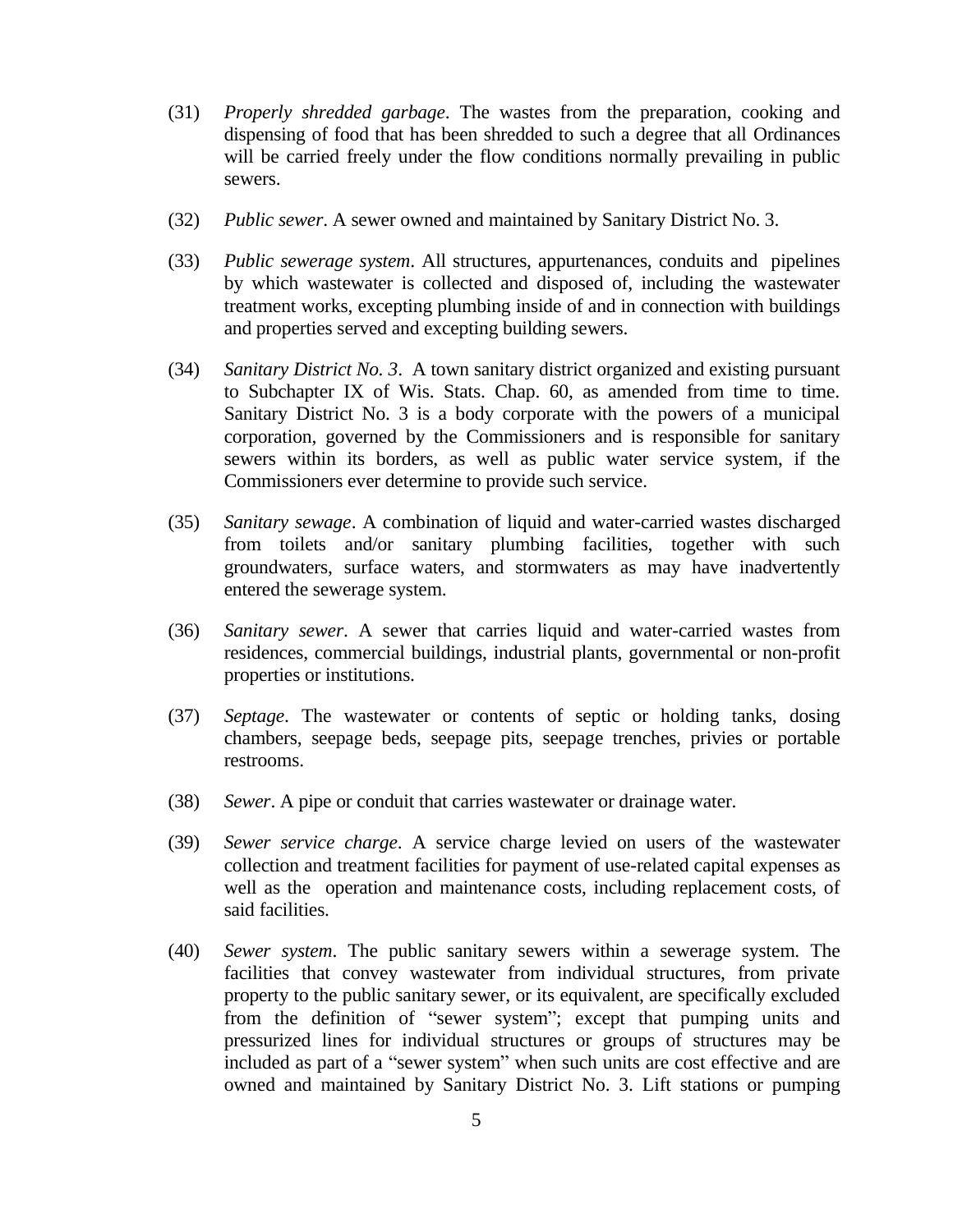stations and all appurtenances thereto are included in this definition. For example, a building sewer is not part of the sewer system.

- (41) *Significant industrial contributor*. A user that has a discharge flow that:
	- (A) Is greater than 25,000 gallons on any day of the year;
	- (B) Is greater than five percent of the total flow rate or design compatible pollutant loading received at the municipal wastewater treatment plant and/or is subject to pretreatment standards for incompatible pollutants as defined in Wis. Admin. Code Ch. NR 211; or
	- (C) Has been notified in writing by the Wisconsin Department of Natural Resources, MMSD or by Sanitary District No. 3 that it is necessary to provide information concerning the concentration and quantity of the pollutants discharged.
- (42) *Slug load or Slug discharge*. Any discharge of a non-routine, episodic nature, including but not limited to an accidental spill or a non-customary batch discharge, which has a reasonable potential to cause interference or pass through, or in any other way violates conditions in MMSD's Sewer Use Ordinance, or WPDES Permit conditions.
- (43) *Standard methods*. The analytical procedures performed in accordance with 40 CFR § 136, or as the U.S. Environmental Protection Agency otherwise determines.
- (44) *Total Suspended solids (TSS)*. Total suspended matter that either floats on the surface of, or is in suspension in, water, wastewater or other liquids and that is removable by laboratory filtering as prescribed in 40 C.F.R. pt. 136 and Wis. Admin Code Chap. NR 219, and referred to as nonfilterable residue.
- (45) *Total Kjeldahl nitrogen (TKN)*. The quantity of organic nitrogen and ammonia as determined in accordance with 40 C.F.R. pt. 136 and Wis. Admin Code Chap. NR 219.
- (46) *Total phosphorus (TP)*. The quantity of total phosphorus as determined in accordance with 40 C.F.R. pt. 136 and Wis. Admin Code Chap. NR 219.
- (47) *Unpolluted water*. Water of quality equal to or better than the effluent criteria in effect or water that would not cause violation of receiving water quality standards and would not be benefited by discharge to the sanitary sewers and wastewater treatment facilities provided.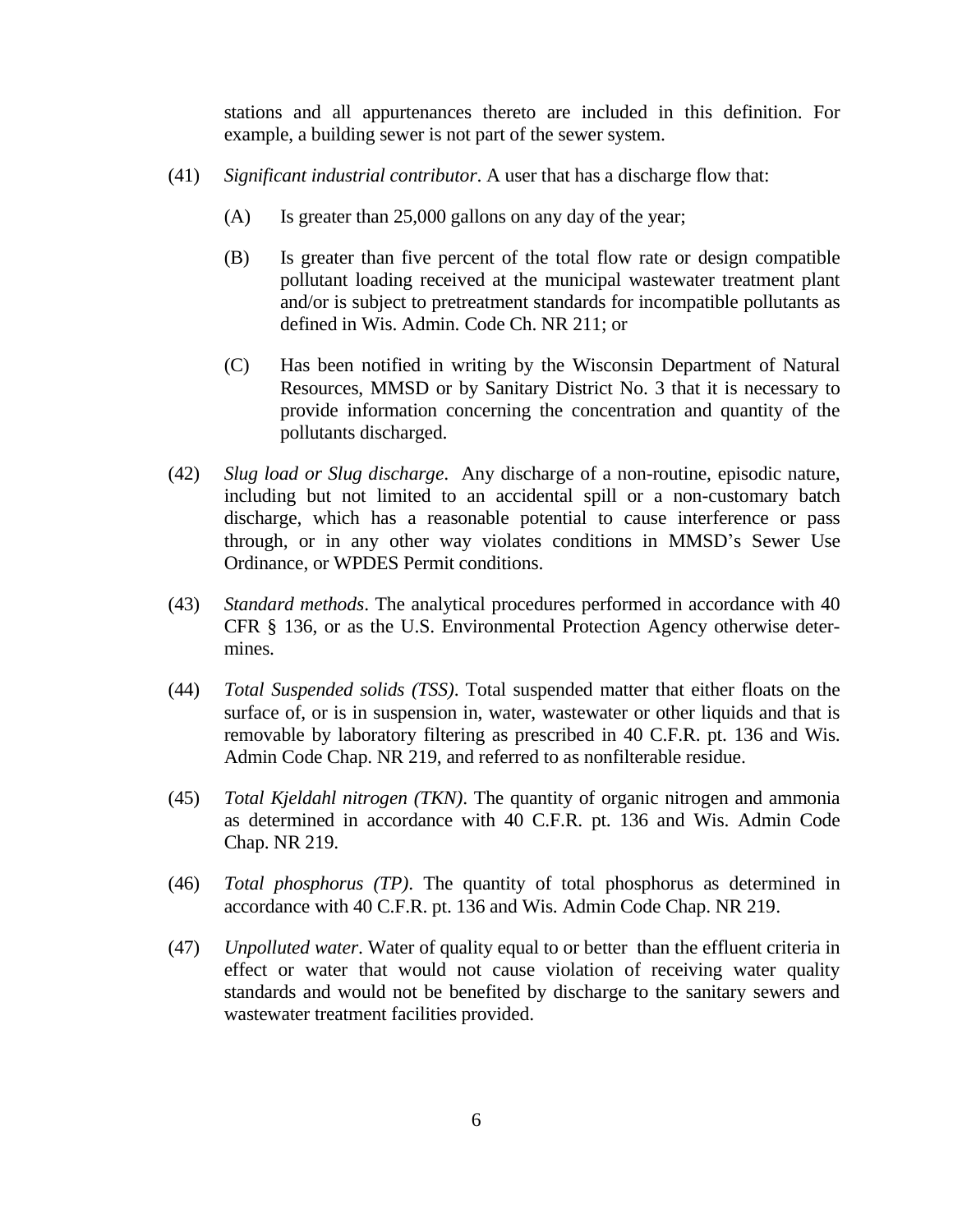- (48) *User*. Any person who discharges, or causes to be discharged, domestic wastewater, industrial discharges or any other wastewater into the public sewerage system.
- (49) *User charge*. The charges levied by MMSD on its customers, municipalities and/or users of the wastewater facilities for the cost of operation, maintenance and replacement of such wastewater facilities. The user charge is a component of the sewer service charge.
- (50) *Wastewater facilities*. MMSD's structures, equipment and processes that are designed to collect, carry and treat domestic wastewater and industrial discharges.
- (51) *Wastewater parameters*. Volume, CBOD, TSS, TKN, TP, actual customers, equivalent meters and such additional parameters as may, from time to time, be determined by MMSD or Sanitary District No. 3.
- (52) *WPDES permit*. MMSD's and Sanitary District No. 3's permits to discharge pollutants, obtained under the Wisconsin Pollutant Discharge Elimination System (WPDES) pursuant to Wis. Stats. § 283.001 et seq.

## (b) Territory of Sanitary District.

- (1) *Additions to Sanitary District Territory*.
	- (A) Sanitary District No. 3 requires addition of all properties outside of Sanitary District No. 3 boundaries requesting sewer service to the territorial boundaries of Sanitary District No. 3.
	- (B) All petitioners shall make such a request for such sewer to Sanitary District No. 3. The application shall be accompanied by a legal description of the property to be served. The petitioner may be asked to attend the appropriate Sanitary District meeting to discuss addition of their property to Sanitary District No. 3.
	- (C) The procedure all petitioners must follow to add territory to Sanitary District No. 3 shall be as set forth in Wis. Stats. §§ 60.71 and 60.785(1). In addition, petitioners shall request the Dunn Town Board to petition the Capital Area Regional Planning Commission to add the territory to the Sanitary District No. 3, Limited Service Area.

(i) The Petitioner must contact the Dunn Town Board for approval of addition of territory to Sanitary District No. 3. In the alternative, Sanitary District No. 3 may request the Dunn Town Board to add territory to Sanitary District No. 3.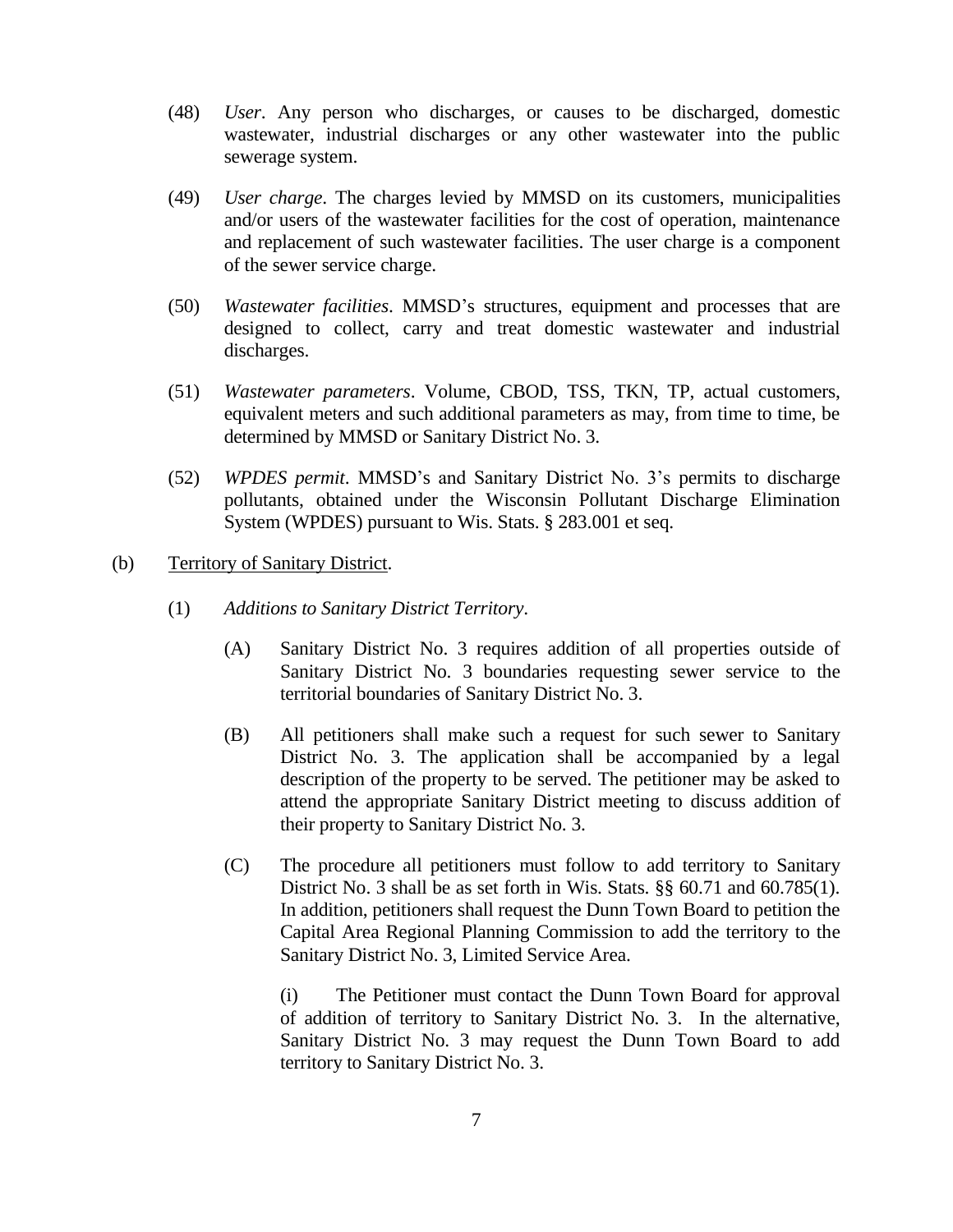(ii) Any action on such a petition or request by the Dunn Town Board, shall be forwarded to Sanitary District No. 3 noting approval or disapproval of the addition. If the property is approved for addition to the Sanitary District, a legal description of the land authorized for addition by the Dunn Town Board shall also accompany the notice.

- (D) If sewer extensions are required to service the added property the provisions for sewer service in Section (b)(2) of this Ordinance shall be followed.
- (E) All provisions of Sanitary District No. 3 Ordinances, as amended from time to time, shall apply to all parcels and all lands added into Sanitary District No. 3.
- (F) All costs of adding territory to Sanitary District No. 3 not reimbursed to the Petitioner under Wisconsin law shall be borne by the Petitioner. If the Petitioner is developing more than one parcel, the petitioner may be asked to enter into a Letter of Intent and/or a Developer's Agreement with Sanitary District No. 3 setting forth the agreement between the parties.
- (2) *Sewer Main Extensions*.
	- (A) To maintain the uniformity of the Sanitary District sewer system, it is the policy of Sanitary District No. 3 that all planning, design, and construction of future sewer main extensions be approved by an engineer employed or engaged by Sanitary District No. 3. This approval is based on a recognition of Sanitary District No. 3's responsibilities in taking into consideration the best interest of the public and all of the potential users of the sewer system. Sanitary District No. 3 shall develop and maintain a system which is compatible within all of its existing or potential parts. Comprehensive basic engineering and planning data and thorough records will become increasingly important as Sanitary District No. 3 develops. All future sewer main extensions will be owned and maintained by Sanitary District No. 3. It has the powers and the responsibility to insure that all of the public affected be treated fairly, and it is for that reason that the planning, design, construction and installation of all future sewer extensions be done by, or under the direction and control of, Sanitary District No. 3 in accordance with the most current edition of the Standard Specifications for Sewer and Water Construction in Wisconsin, as amended from time to time.
	- (B) *Procedures*. Any person requesting an extension of a future sewer main shall make such a request on application forms provided by Sanitary District No. 3. The application shall be accompanied by the following: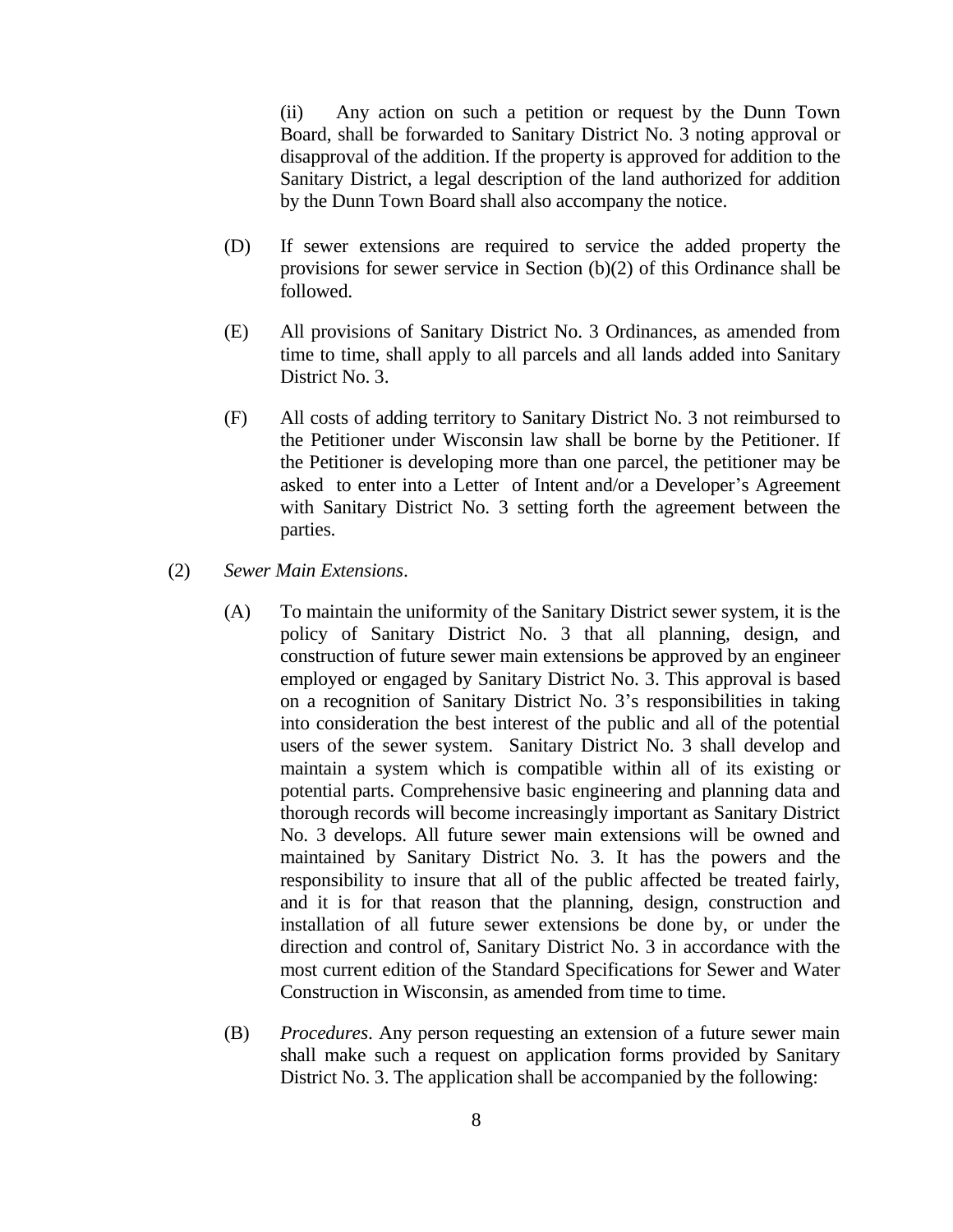(i) A preliminary plat or certified survey map prepared in compliance with the requirements of Wis. Stats. Chap. 236. It may be desirable from the developer's standpoint to submit a preliminary sketch plan of the proposed development prior to proceeding with the preliminary plat. This will permit early comment by Sanitary District No. 3 and could result in cost savings to the developer.

(ii) A topographic map of the area affected with two (2) foot contour intervals.

(iii) An application fee based on the number of equivalent residential units to be serviced by the extension.

(iv) An agreement between the applicant and Sanitary District No. 3 to pay all costs for the preliminary design of the sewer main extension including engineering, legal, administrative, soil borings, survey, testing, or any other costs incurred in obtaining information required by an engineer employed or engaged by Sanitary District No. 3, and in the preliminary design of the sewer main extension regardless of whether or not it is ever constructed. The application fee shall be a credit against the total costs for the preliminary design, and the balance shall be due and payable in full at the time of submission of the preliminary design by the applicant.

(v) A complete and accurate legal description of the entire area to be included in the design and the names and addresses of all owners of any parcel within the confines of the area affected.

(vi) A statement of the proposed uses and zoning of the premises.

(vii) All survey information related to the area of the subdivision must be provided in electronic form in the format directed by the engineer employed or engaged by Sanitary District No. 3.

(viii) Such other information as may be required by said Sanitary District.

(C) Upon receipt of a copy of the application and accompanying materials, the engineer employed or engaged by Sanitary District No. 3 shall proceed to gather whatever further information may be required for preliminary design. The said engineer shall bill Sanitary District No. 3 separately for such services as to each application and said District shall pay for said services out of the application fee of applicant.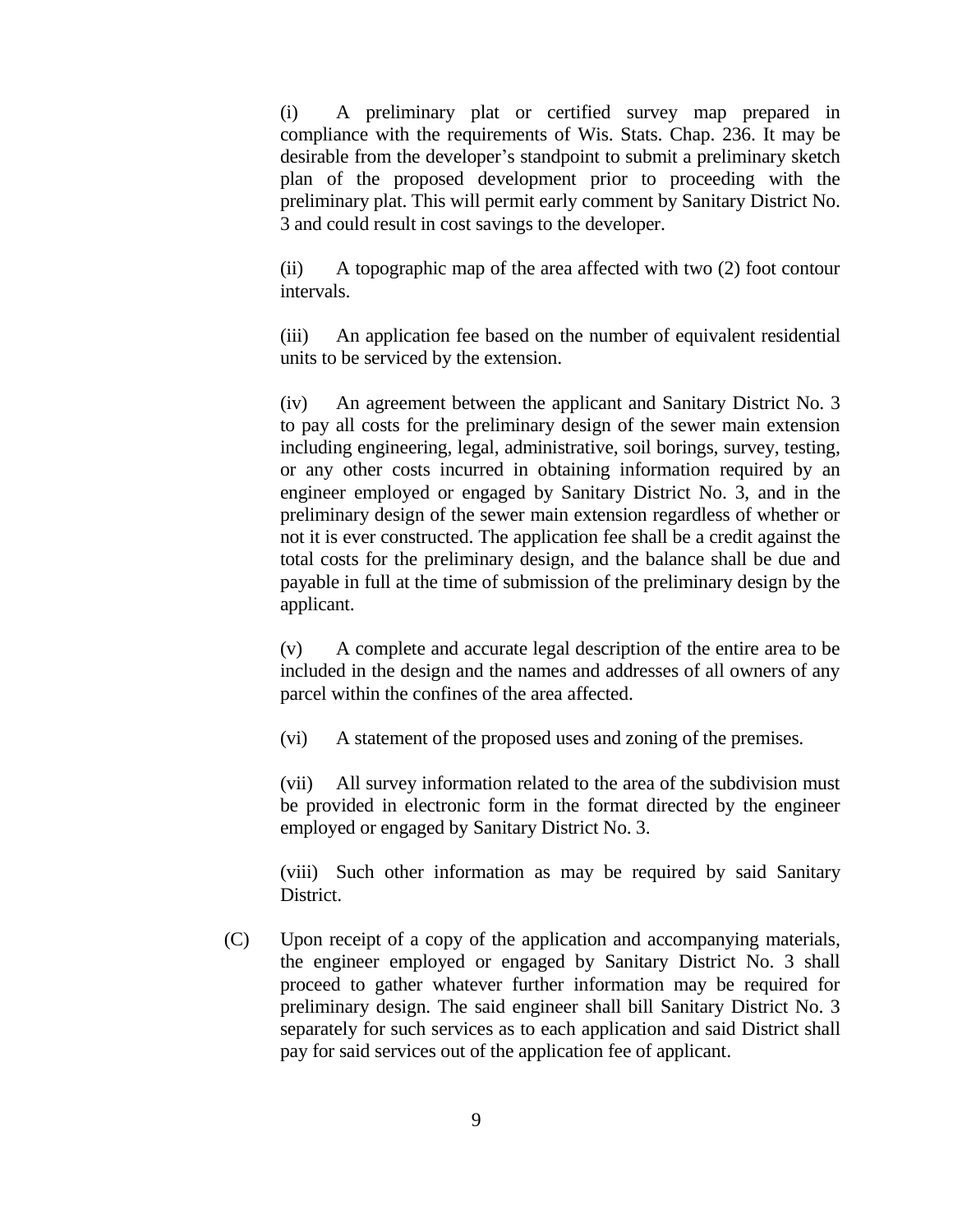(i) Upon completion of the preliminary design, the plan, report and recommendations shall be submitted to Sanitary District No. 3 together with recommendations as to considerations to be made by Sanitary District No. 3, potential problems to be encountered and feasibility of the extension.

(ii) The said engineer shall compute and include in its recommendations to Sanitary District No. 3, the anticipated total costs of the project, charges for each lot.

(D) Upon receipt of the preliminary plan, report and recommendations of the said engineer, Sanitary District No. 3 shall prepare a contract between Sanitary District No. 3 and the applicant which shall set forth the rights and obligation of Sanitary District No. 3 and the applicant based on the recommendations of the attorney and engineer employed or engaged by the District and which proposed contract shall specifically include the following:

(i) The agreement of the applicant to pay all costs of the sewer extension. It is anticipated that there may be extensions which will be for the benefit of more property than that included in the applicant's application. The agreement shall address the methodology for cost recovery by Sanitary District No. 3 for the benefit of the applicant.

(ii) The agreement of applicant to provide, without cost to Sanitary District No. 3, on forms acceptable to Sanitary District No. 3, all easements or other land rights required for the construction of the extension.

(iii) The agreement of applicant to execute appropriate documents granting Sanitary District No. 3 a lien or appropriate security against all lots in the affected area to guarantee payment of the costs of the sewer extension.

(iv) Payment of an initial deposit and agreement for payment of further deposits required by Sanitary District No. 3 and the balance due as set forth herein.

(v) Upon execution of the contract and payment of the preliminary deposit, Sanitary District No. 3 shall proceed with whatever procedures may be necessary under law to procure any land rights required which cannot be provided by applicant, to prepare final plans and specifications, to advertise for bids, to obtain bids toward the construction contracts, and to construct the sewer extension.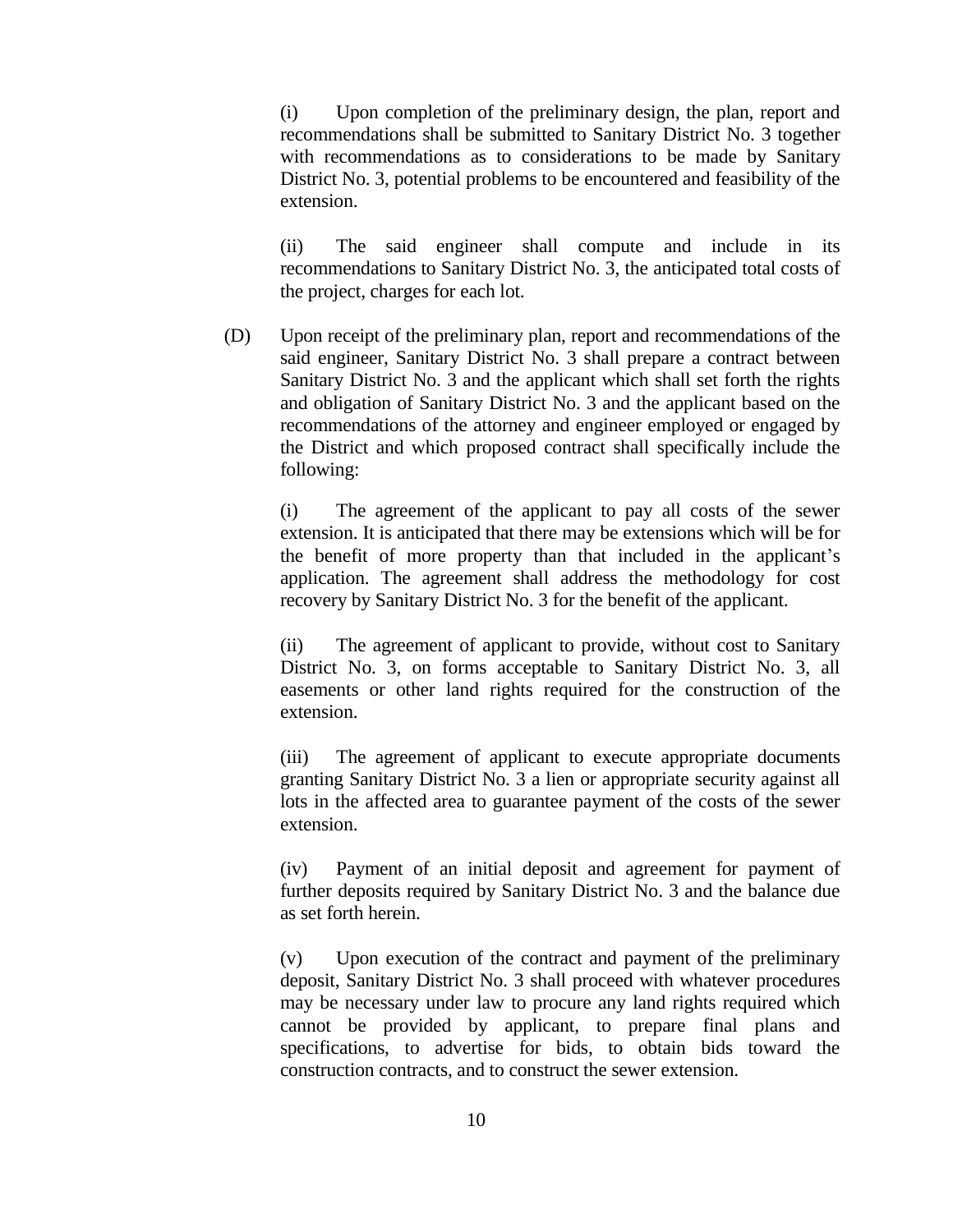(vi) Sanitary District No. 3 shall keep accurate and complete records of payments of all monies relating to the project. These costs shall be paid out of the required deposits until said sums have been exhausted.

(vii) When the required deposits have been exhausted Sanitary District No. 3 shall require additional deposits from the applicant for the completion of the project as these costs become due and payable.

(viii) When Sanitary District No. 3 notifies the applicant that the sewer main is operational and connections can be made, Sanitary District No. 3 shall compute the actual total costs of the project and shall give notice thereof to applicant. Deposits paid by applicant shall be subtracted from the total costs to determine the actual balance due.

(ix) For each road opening, the applicant shall pay a road opening fee as specified by an engineer employed or engaged by the Town of Dunn which controls the procedure for opening roads in Sanitary District No. 3 territory

(x) The agreement of applicant to provide, without cost to Sanitary District No. 3, on forms acceptable to the Sanitary District, lien waivers for all labor and materials used and contracted for the construction of the extension.

## (c) Application for Service.

- (1) Application for permission to connect a building sewer to a District sewer shall be made to Sanitary District No. 3 on a form furnished by Sanitary District No. 3. The application must describe fully and truthfully all the wastes, which are anticipated to be discharged. If the applicant is not the fee simple owner of the property, the written consent of the owner must accompany the application. By submitting such an application, all users are deemed to have agreed to be bound by this Ordinance, as amended from time to time.
	- (A) The application shall include at least the following information:
		- (i) Name of property owner;
		- (ii) Legal description of property being served;
		- (iii) The number and type of plumbing fixtures to be connected.
	- (B) If it appears that the service applied for will not provide adequate service for the contemplated use, Sanitary District No. 3 may reject the application. If Sanitary District No. 3 approves the application, it shall issue a connection permit as shown on the application. No service shall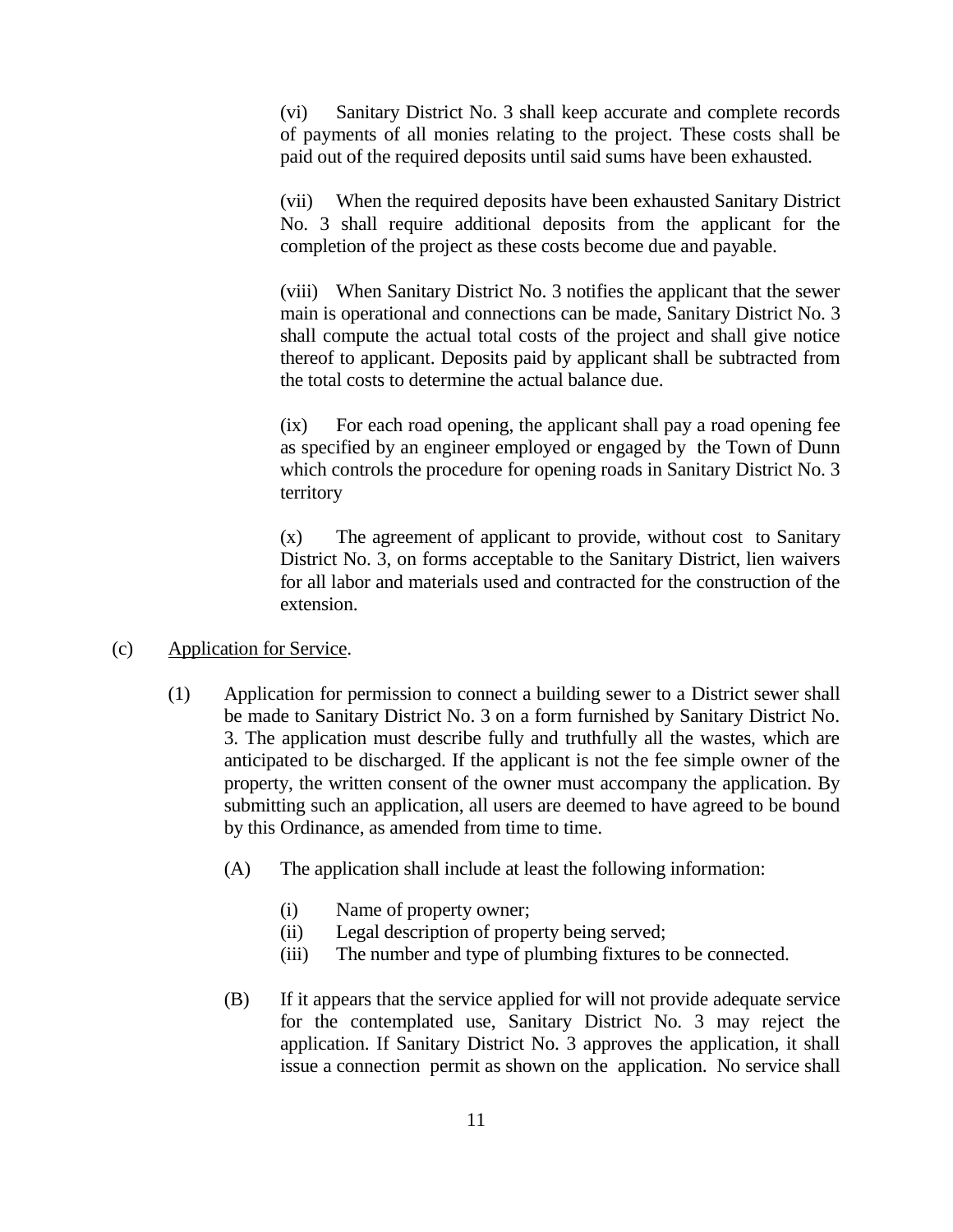be provided or application approved without prior payment of all applicable fees.

- (2) The applicant shall agree to install the building sewer in accordance with the most current edition of the Standard Specifications for Sewer and Water Construction in Wisconsin. No building sewer may be connected to a District sewer unless the District sewer is adequately sized to transport the additional flow. The size and kind of pipe for the building sewer shall be subject to the approval of an Engineer employed or engaged by Sanitary District No. 3, but in no case shall a pipe of less than four-inch diameter be used. The slope of the building sewer shall be no less than one-eighth-inch per foot. Such sewers shall be backfilled in the manner designated by an Engineer employed or engaged by Sanitary District No. 3. Prior to connection, each building sewer shall be inspected and approved by an Engineer employed or engaged by Sanitary District No. 3. All applications for disposal of industrial waste shall be on forms provided by MMSD and shall be approved by MMSD prior to connection to any District sewer.
- (d) User Charge System.
	- (1) *Definitions*. The following words, terms and phrases, when used in this Section, shall have the meanings ascribed to them herein, except where the context clearly indicates a different meaning:
		- (A) *Debt service charges*. All costs associated with repayment of debts incurred for the construction and/or rehabilitation of the wastewater collection system and treatment facility.
		- (B) *Customer charge*. A flat rate consisting of pro rata share of district administrative costs not based upon the cost of providing the volume of wastewater consumed by consumer.
		- (C) *Normal domestic strength wastewater*. Wastewater with concentrations of CBOD, TSS, TKN, and TP no greater than 200, 250, 40 and ten milligrams per liter (mg/1) respectively.
		- (D) *Normal user*. A user whose contributions to the sewerage system consist only of normal domestic strength wastewater originating from a house, apartment, flat, or other living quarters occupied by a person constituting a distinct household, business or commercial enterprise.
		- (E) *Operation and maintenance costs*. All costs associated with the operation and maintenance of the sewerage system.
		- (F) *Replacement costs*. All costs necessary to replace equipment as required to maintain capacity and performance during the design life of the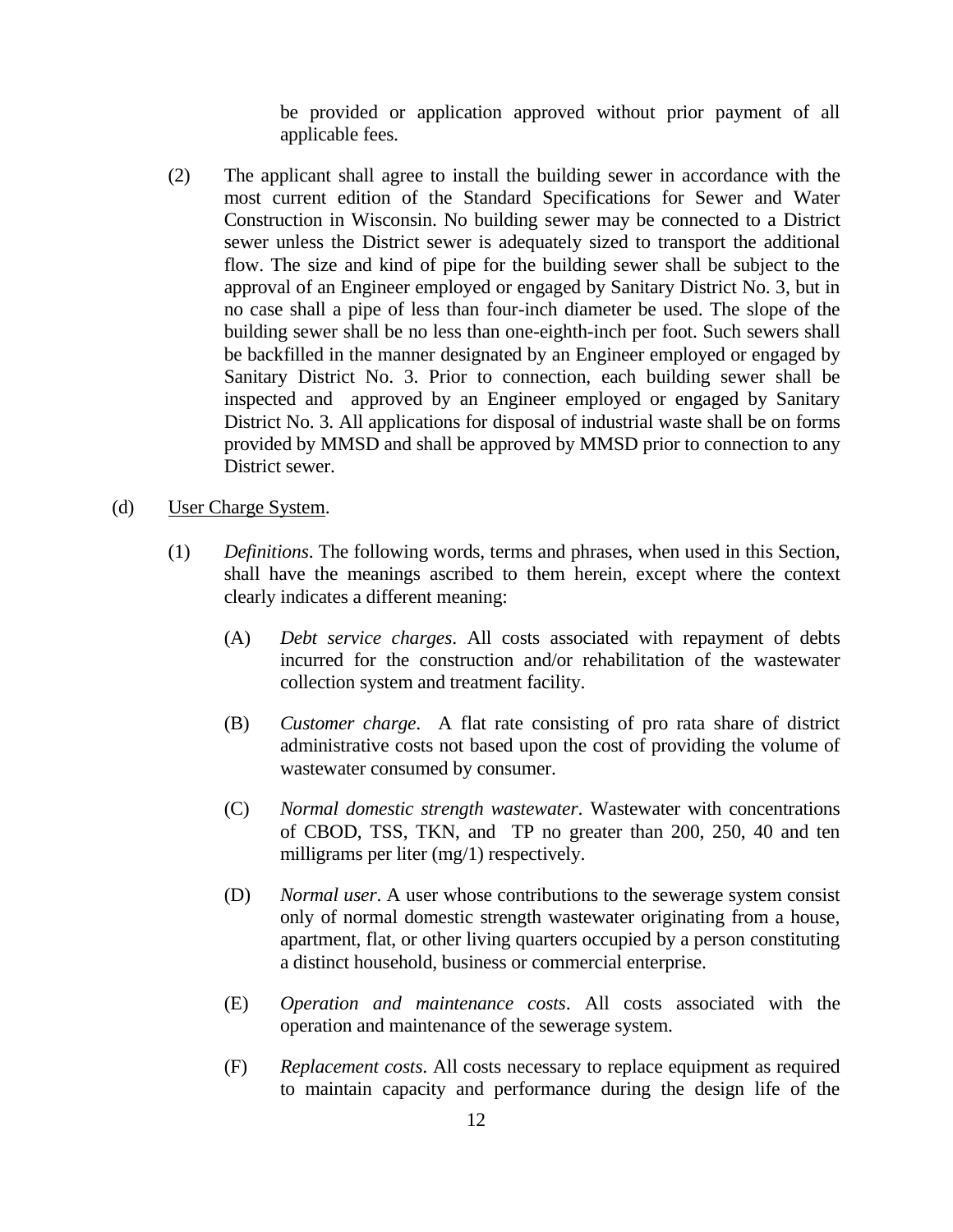facility. A separate, segregated, distinct replacement fund shall be established and used for only replacement of equipment .

- (2) *Policy*. It shall be the policy of Sanitary District No. 3 to obtain sufficient revenues to pay the costs of operation and maintenance of the sewerage system, including debt service and a replacement fund (i.e., a cash account to be used for future expenditures for obtaining or installing equipment, accessories or appurtenances which are necessary to maintain the capacity and performance of the sewerage system during the service life for which such facilities were designed and constructed), through a system of sewer service charges as defined herein. The system shall assure that each user of the sewerage system pays their proportionate share of the costs of such facilities.
- (3) *Basis for charges*.
	- (A) *Determinations of charges*. Sewer service charges to each user shall be based on wastewater parameters recommended from time to time by Sanitary District No. 3. The sewer service charges shall consist of the sum of the annual debt service charges, all annual operation and maintenance costs, all replacement costs, and all sewer service charges levied or assessed to Sanitary District No. 3 by MMSD, plus an amount to be used for working capital and capital improvements as determined by Sanitary District No. 3.
	- (B) *Biennial review*. The sewer service charges of Sanitary District No. 3 shall be reviewed not less than bienniallyannually. Sewer service charges will be adjusted, as required, to reflect actual number and size of users and actual costs. Users will be notified annually of the portion of such customer charges attributable to operation and maintenance, debt service and replacement costs. For purposes hereof, Sanitary District No. 3 may satisfy this notice requirement by including in the budget summary required to be published under Wis. Stats. § 65.90, a statement of the aforementioned components of the sewer service charges, based on the results of operations for the preceding fiscal year.
- (4) *Sewer service charges*. A sewer service charge is hereby imposed upon each lot, parcel of land, building or premises served by the public sewer and wastewater facilities or otherwise discharging sewage, including industrial wastes, into the public sewerage system. Such sewer service charges shall be payable as hereinafter provided, and in an amount determinable as follows:
	- (A) There shall be three classes of users.

(i) Category A users shall be those users whose water use is metered, discharging normal domestic strength wastewater with up to 250 milligrams per liter for CBOD, and/or 250 milligrams per liter of TSS,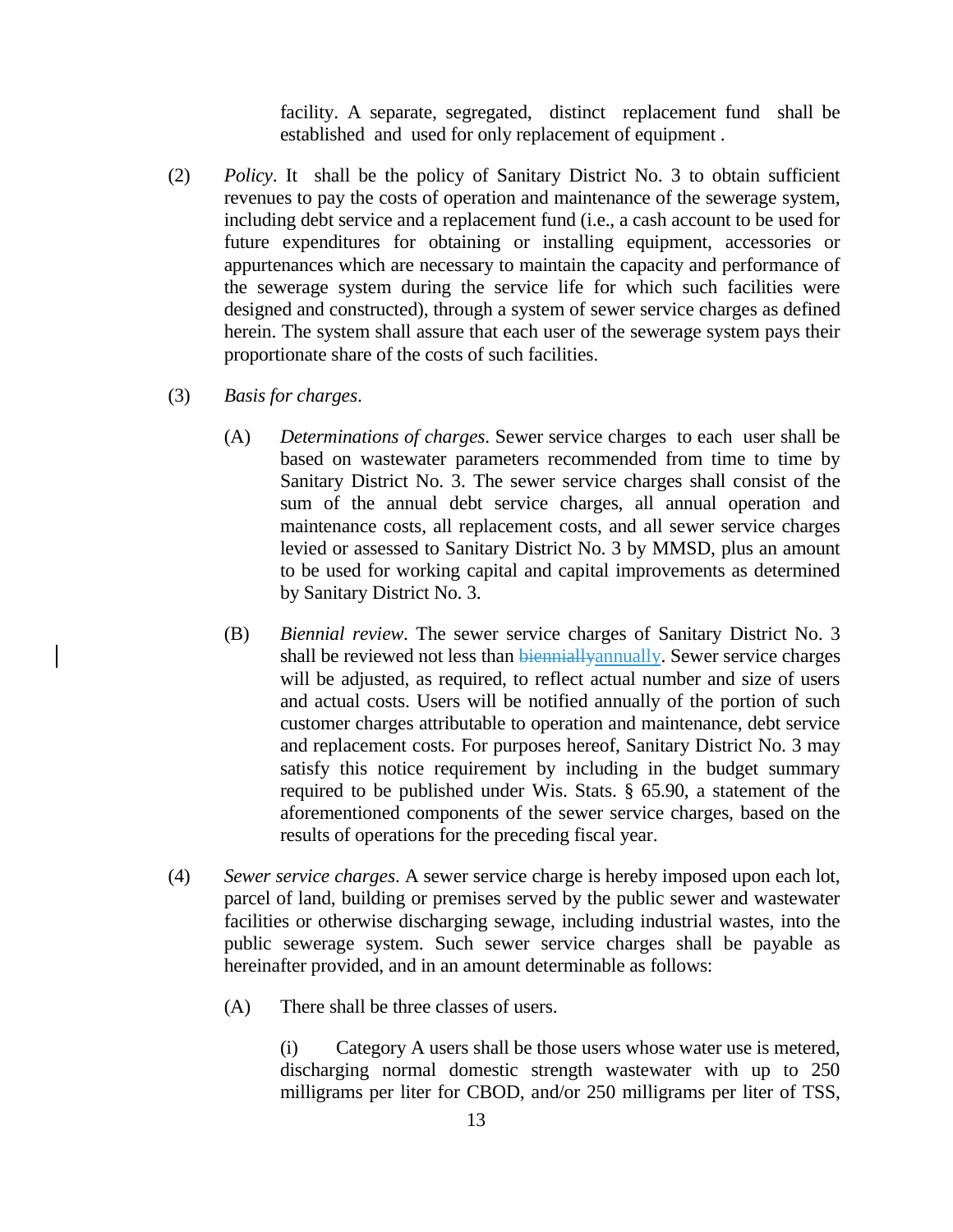and/or 40 milligrams per liter or TKN, and/or ten milligrams per liter of TP. The Category A Service Charge is of the following form:

Service Charge = Customer Charge + Volume Charge

Customer Charge  $= A$  flat rate consisting of a pro rata share of District administrative costs, assigned to that Customer based on the size of the water meter

ERU Charge = The Equivalent Residential Units ("ERUs") multiplied by the Equivalent Residential Unit Rate ("ERU Rate")

ERU Rate = The average cost of providing wastewater service to a residential customer for one calendar year, exclusive of administrative and billing costs

Volume Charge = The volume of metered water in hundreds of cubic feet multiplied by the volume rate

Volume Rate = The volume unit price for sewer service expressed in dollars per 100 cubic feet, as determined by Sanitary District No. 3.

No user shall be assigned less than one ERU. An ERU shall mean a single family residential dwelling unit that discharges normal domestic strength wastewater. Each dwelling unit in a duplex shall be assigned one ERU. The number of ERUs for nonresidential users shall be as determined by Sanitary District No. 3 on the basis that one ERU is equal to a discharge of 75,000 gallon per year

(ii) Category B users shall be those whose wastewater meets the criteria applicable for category A users, but whose water use is unmetered. The Category B Sewer Service Charge shall be of the form as follows:

Service Charge = Customer Charge+ ERU Charge

Customer Charge  $= A$  flat rate consisting of a pro rata share of District administrative costs, assigned to that Customer

ERU Charge = The Equivalent Residential Units ("ERUs") multiplied by the Equivalent Residential Unit Rate ("ERU Rate")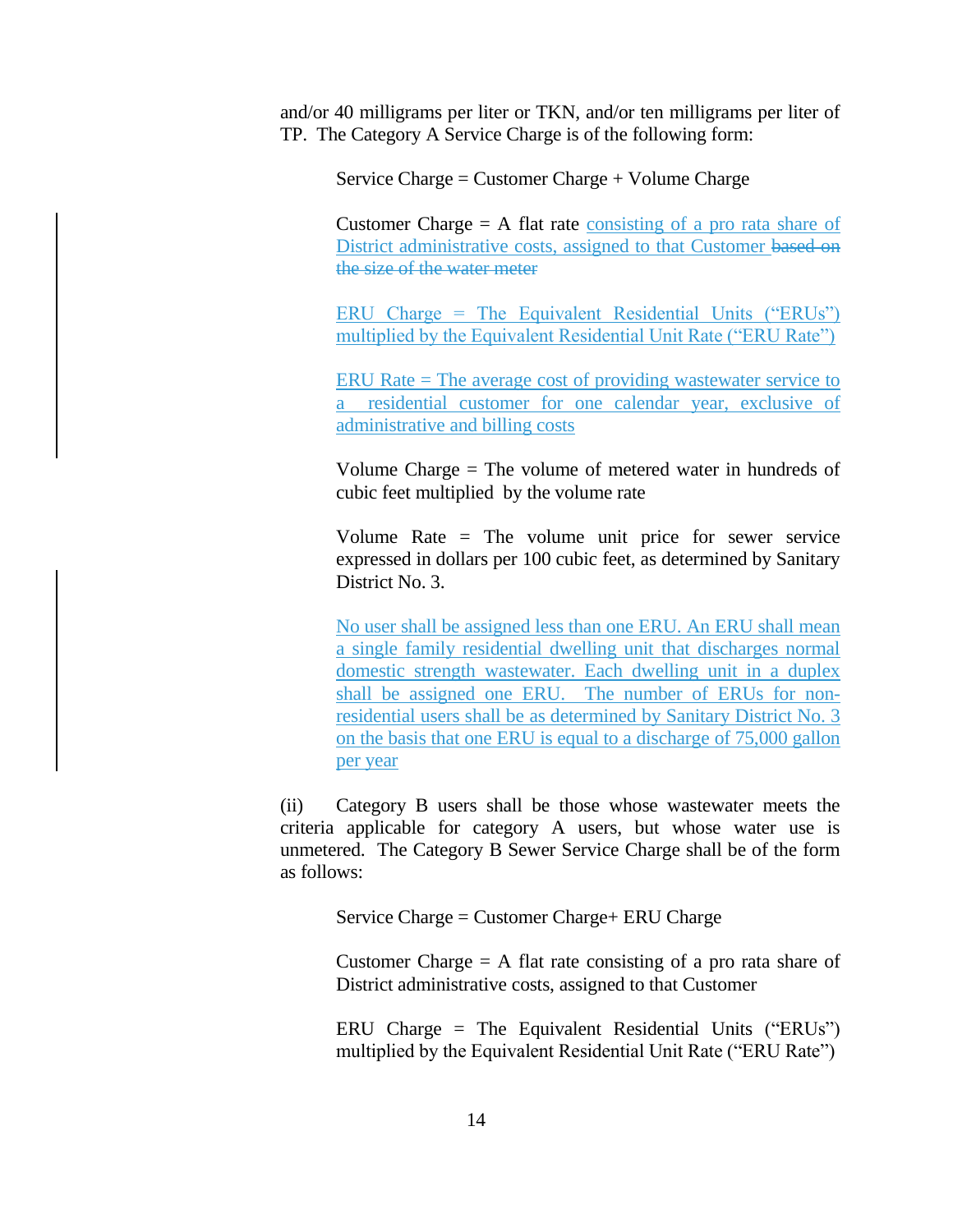ERU Rate = The average cost of providing wastewater service to a residential customer for one calendar *quarteryear*, exclusive of administrative and billing costs

No user shall be assigned less than one ERU. An ERU shall mean a single family residential dwelling unit that discharges normal domestic strength wastewater. Each dwelling unit in a duplex shall be assigned one ERU. The number of ERUs for nonresidential users shall be as determined by Sanitary District No. 3 on the basis that one ERU is equal to a discharge of 75,000 gallon per year

(iii) Category C users shall be users whose wastewater discharges are high strength wastewater having organic concentrations of CBOD greater than 200 milligrams per liter and/or TSS greater than 250 milligrams per liter and/or TKN greater than 40 milligrams per liter, and/or TP greater than ten milligrams per liter. The form of the Category C service charge is as follows:

Service Charge = Customer Charge + Volume Charge + High Strength Surcharge.

The Customer Charge and the Volume Charge are similar to those components of the Category A and B service charges.

High Strength Surcharge equals the excessive CBOD, suspended solids, TKN, and total phosphorus multiplied by the respective CBOD, suspended solids, TKN, and total phosphorus rates. The excessive CBOD, suspended solids, TKN, and total phosphorus are the portions of each of these constituents that are in excess of normal domestic strength wastewater. The excessive amounts of CBOD, suspended solids, TKN, and total phosphorus are expressed in pounds, and their respective rates are expressed in dollars per pound.

- (B) Each user shall be charged an annual Customer Charge based upon a pro rata share of the District's administrative costs. The customer charges shall be as established by Sanitary District No. 3 annually.
- (C) Category A users shall be charged a service charge consisting of the customer charge plus the volume charge for each applicable billing cycle.
- (D) Category B users discharging normal domestic strength wastewater shall be billed at the rate established by Sanitary District No. 3 from time to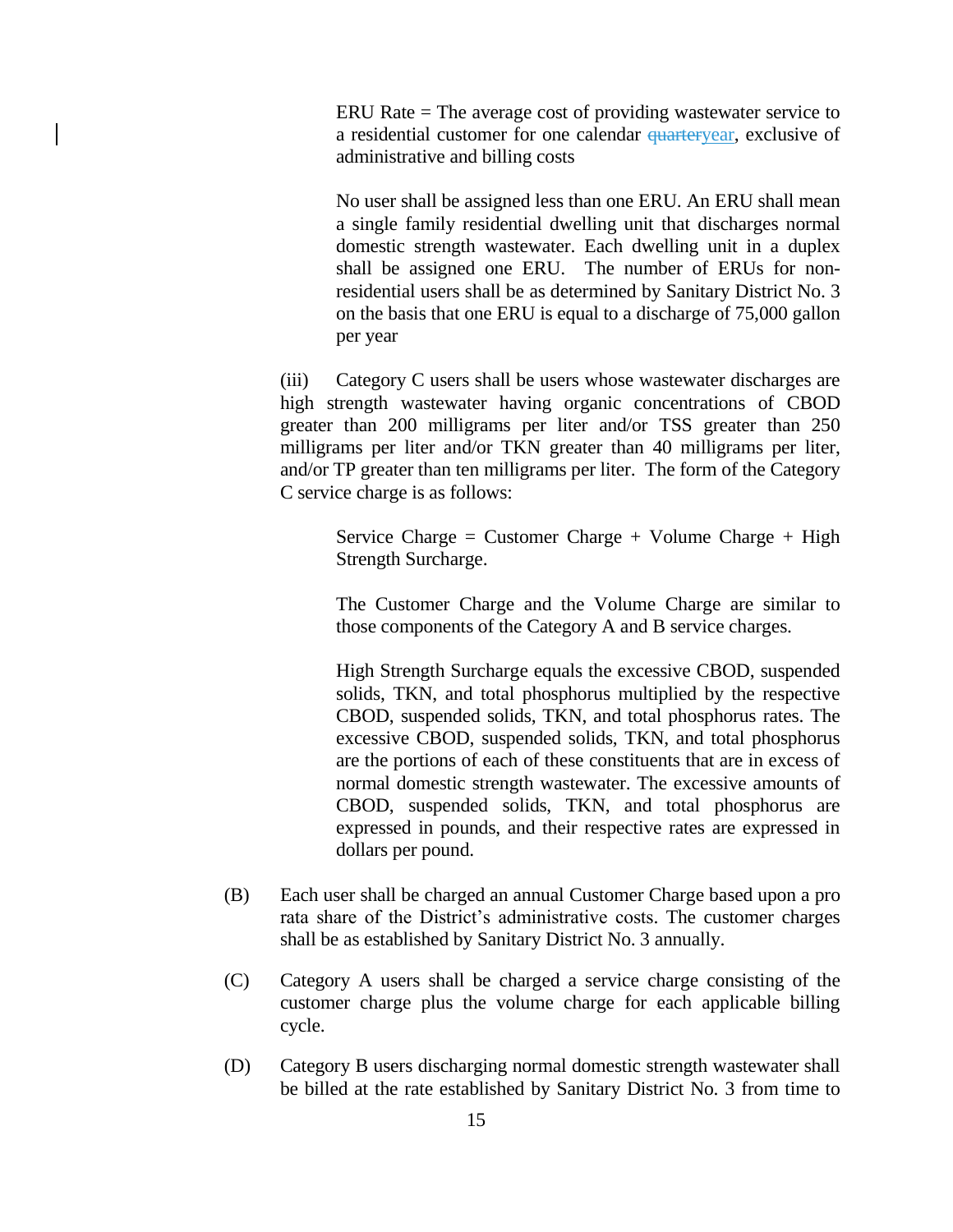time. This rate approximates the costs for 75,000 gallons annually discharged to the sewer system. If it determined by Sanitary District No. 3 that the user discharges more than 75,000 gallons annually to the system, an additional charge established by Sanitary District No. 3 from time to time will be made for estimated additional usage.

- (E) Category C users be billed, in addition to the applicable customer charge and volume charge, a high strength surcharge as part of their service charge. The CBOD charge shall be as established by Sanitary District No. 3 from time to time. The suspended solids charge shall be as established by the Sanitary District No. 3 Board from time to time. The TP charge shall be as established by the Sanitary District No. 3 Board from time to time. The TKN charge shall be as established by the Sanitary District No. 3 Board from time to time. All surcharge rates shall be as provided in Appendix A to this Code. All Category C users shall have their wastestreams sampled periodically to determine the extent to which the wastewater stream is subject to the high strength surcharge.
- (F) Sanitary District No. 3 shall maintain a written schedule of sewer service charges that is available to its customers upon request. This written schedule of sewer service charges shall be reviewed no less than biennially.
- (5) *Reassignment of sewer users*. Sanitary District No. 3 will reassign sewer users into appropriate sewer service charge categories if wastewater sampling programs and other related information indicate a change of categories is necessary.
- (6) *Billing, payment and penalty*. Sewer service charges shall be billed in arrears to each user annually, or more frequently, if so determined by Sanitary District No. 3. Sewer service charges shall be collected with the property tax bill of each user.
- (7) *Charges a lien*. All sewer service charges shall be a lien upon the property serviced pursuant to Wis. Stats. § 66.0821(4)(d), and shall be collected in the manner therein provided.
- (8) *Disposition of revenue*. The amounts received from the collection of charges authorized by this Ordinance shall be credited to a sanitary sewerage account, which shall show all receipts and expenditures of the sewerage system. Charges collected for replacement expenses shall be credited to a segregated, nonlapsing replacement account. These funds are to be used exclusively for replacement. When appropriated by Sanitary District No. 3, the credits to the sanitary sewerage account shall be available for the payment of the requirements for operation, maintenance, repairs, and depreciation of the sewerage system consistent with 40 C.F.R. § 35.929. Any surplus outside the preview of 40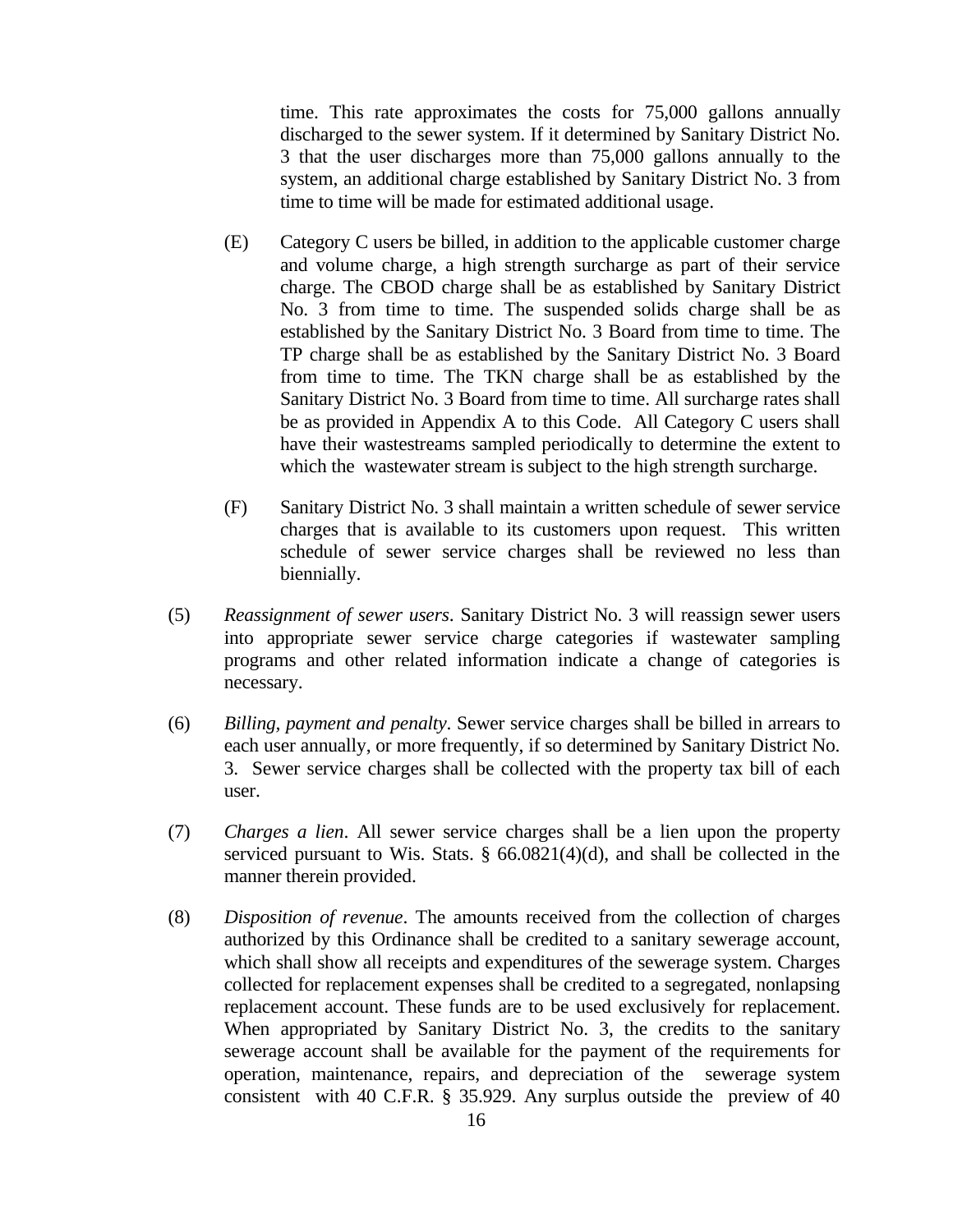C.F.R. § 35.929, in said account, shall be available for the payment of principal and interest of any bonds other debt issued and outstanding, or which may be issued, to provide funds for said sewerage system, or part thereof, and all or part of the expenses for additions and improvements and other necessary disbursements or indebtedness, and Sanitary District No. 3 may resolve to pledge such surplus or any part thereof for any such purpose. All present outstanding sewer system general obligation bonds, including any refunding bonds, shall be paid from this fund as to both principal and interest.

- (9) *Excess revenues*. Excess revenues collected from a user class will be applied to operation and maintenance costs attributable to that class for next year.
- (10) *Annual audit*. Sanitary District No. 3 shall authorize and conduct an independent audit, the purpose of which shall be to maintain proportionality between users and user classes of the user charge system and to ensure that adequate revenues are available relative to increasing operation, maintenance and replacement costs and debt retirement.
- (e) Prohibited Connections.
	- (1) *Septic tank connections*. No connection shall be made to any municipal wastewater collection facility if the connection pipe is carrying any contents from a septic tank, unless said septic tank is serving as a pretreatment process, which has been required or permitted pursuant to the MMSD Sewer Use Ordinance.
	- (2) *Building foundation drains*. No connection shall be made to any Sanitary District No. 3 wastewater collection facility if the connection pipe is carrying flow from a building foundation drain.
- (f) Mandatory Connections.
	- (1) Every owner of a parcel of land within Sanitary District No. 3 shall connect to a public sewer whenever all of the following conditions exist:
		- (A) The parcel of land is adjacent to a public sewer;

(B) There is located upon such parcel a building or other structure used or usable for human habitation or occupancy or for the conduct of any trade, business of industry;

(C) Such building or structure is being served by a private sewage disposal system or treatment works; and.

(D) The parcel is located within the boundaries of an Urban Service Area or Limited Service Area.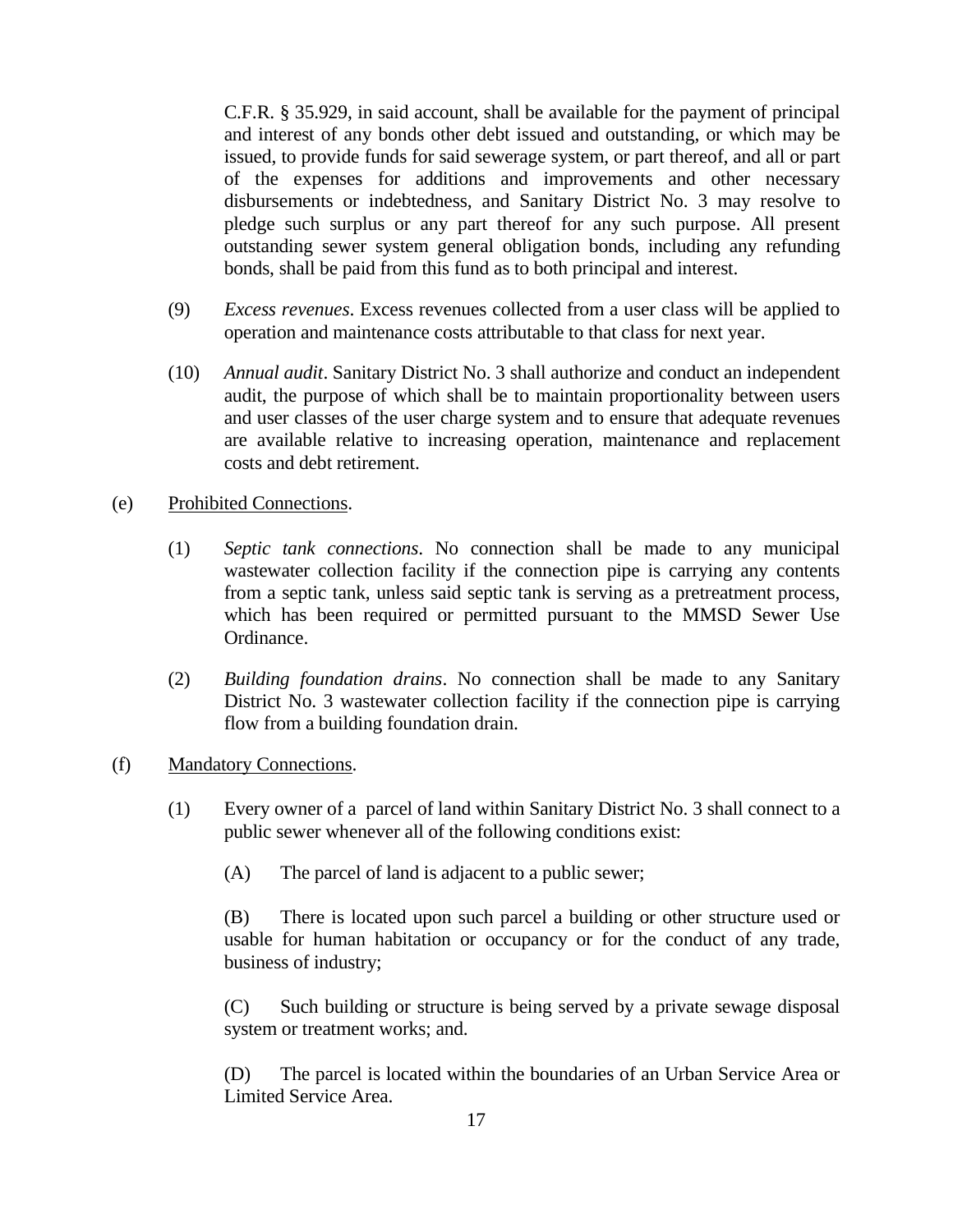- (2) Such connection shall be made no later than 12 months after the installation of the public sewer adjoining such parcel. Upon failure to do so, the Sanitary District No. 3 may cause such connection to be made and bill the property owner for all such costs. If such costs are not paid within 30 days, such costs shall constitute a special tax lien against the property pursuant to Wis. Stats. § 281.45. However, the owner may, within 30 days after the completion of the work, file a written notification with Sanitary District No. 3 stating that the owner cannot pay such amount in one sum and ask that the sum be levied in five or less equal installments. The amount shall be so collected with interest at a rate not to exceed 15 percent per annum from the date of completion for the work, all as determined by Sanitary District No. 3. The unpaid balance shall constitute a special tax lien, all pursuant to Wis. Stats. § 281.45.
- (g) Prohibited Discharge.
	- (1) *General prohibitions*. No person shall discharge wastes to a District or intercepting sewer which cause, or are capable of causing, either alone or in combination with other substances:
		- (A) A fire or explosion;
		- (B) Obstruction of flow or damage to the wastewater facilities;
		- (C) Danger to life or safety or welfare of persons;

(D) Air pollution as defined in Wis. Stats. § 285.01(3), as amended from time to time, and any regulations or orders of any regulatory agency issued thereunder;

(E) Prevention of effective maintenance or operation of the wastewater facilities;

(F) Any product of MMSD's treatment processes of any of MMSD's residues, sludges or scums to be unsuitable for reclamation and reuse or to interfere with reclamation processes;

(G) A detrimental environmental impact, a nuisance or any condition unacceptable to any public agency having regulatory jurisdiction over Sanitary District No. 3;

(H) Any District sanitary sewer or MMSD's wastewater facilities to be overloaded;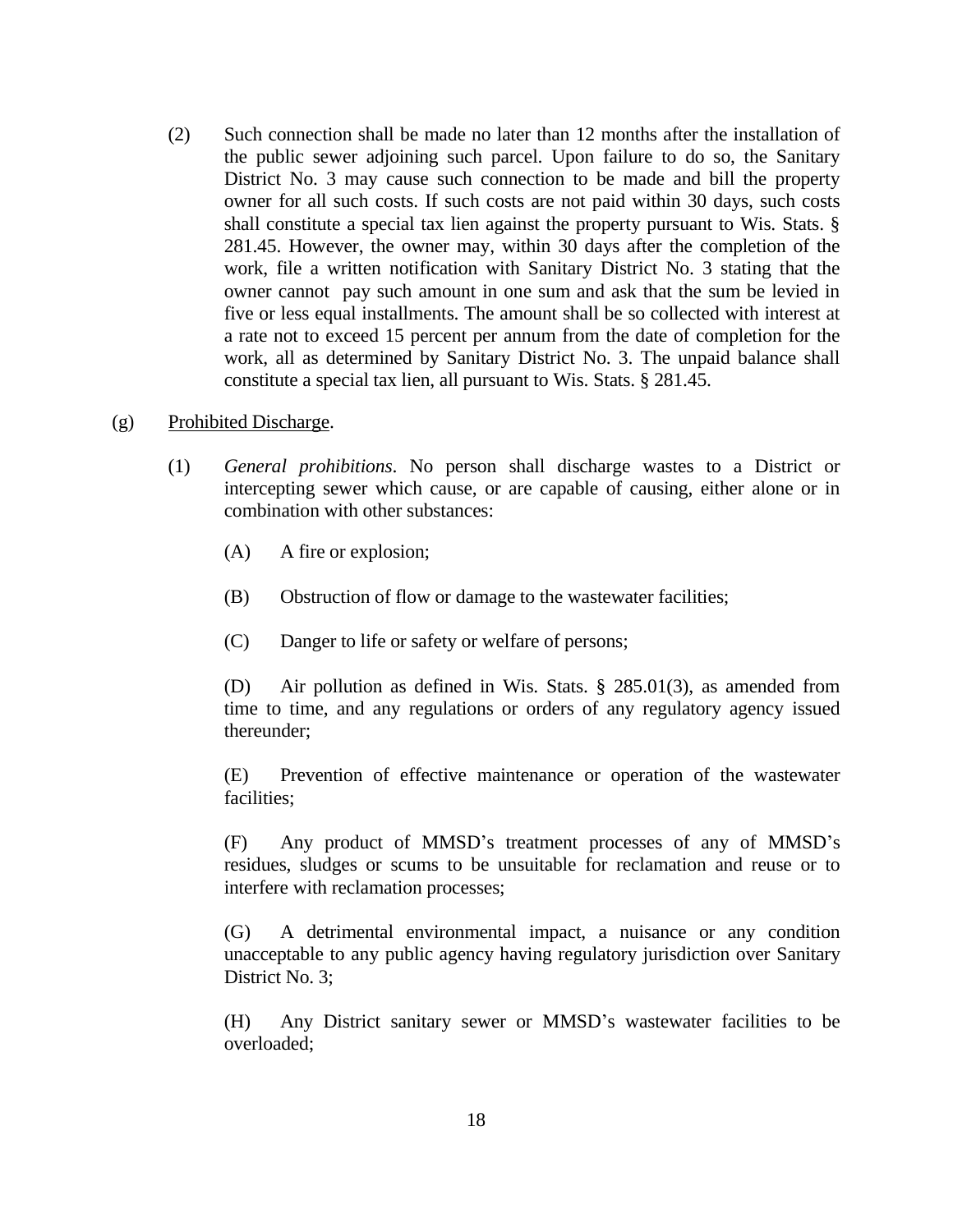(I) In the opinion of the Director of MMSD or of the Sanitary District No. 3 Commission, excessive MMSD or District collection and treatment costs, or the use of a disproportionate share of MMSD's facilities;

(J) Cause the MMSD or Sanitary District No. 3 to violate their respective WPDES permits.

(2) *Specific prohibited discharges*. Prohibited discharges shall include, but not be limited to:

(A) Any gasoline, benzene, naphtha, fuel oil or other flammable or explosive liquid, solid or gas.

(B) Any wastes containing toxic or poisonous solids, liquids or gases in sufficient quantity, either singly or by interaction or in combination with other wastes, to injure or interfere with any waste treatment process, constitute a danger to humans, flora or fauna, create a public nuisance or create any hazard in the receiving waters of the wastewater treatment plant.

(C) Any waters or wastes having a pH lower than 5.5or higher than ten or having any other corrosive property capable of causing damage or hazard to structures, equipment or treatment works personnel.

(D) Solids or viscous substances including, but not limited to, substances as ashes, bones, cinders, sand, mud, straw, shavings, metal, glass, rags, feathers, tar, plastics, wood, improperly shredded garbage, whole blood, paunch manure, hair and fleshings, entrails, dishes, cups, milk containers, either whole or ground by garbage grinders, as well as other stringy or fibrous materials.

(E) Any wastewater from industrial plants containing floatable oils, fats or greases.

(F) Any wastewater that contains organo-sulfur or organo-phosphate pesticides, herbicides or fertilizers.

(G) Any holding tank waste or septage.

(H) Any "flushable" despite their name, wipes. These do not degrade rapidly and have a significant likelihood of clogging building sewers and District sewers.

(3) *Prohibitions on storm drainage and groundwater*.

(A) Stormwater, groundwater, rainwater, street drainage, roof runoff and subsurface drainage shall not be discharged into District sewers without prior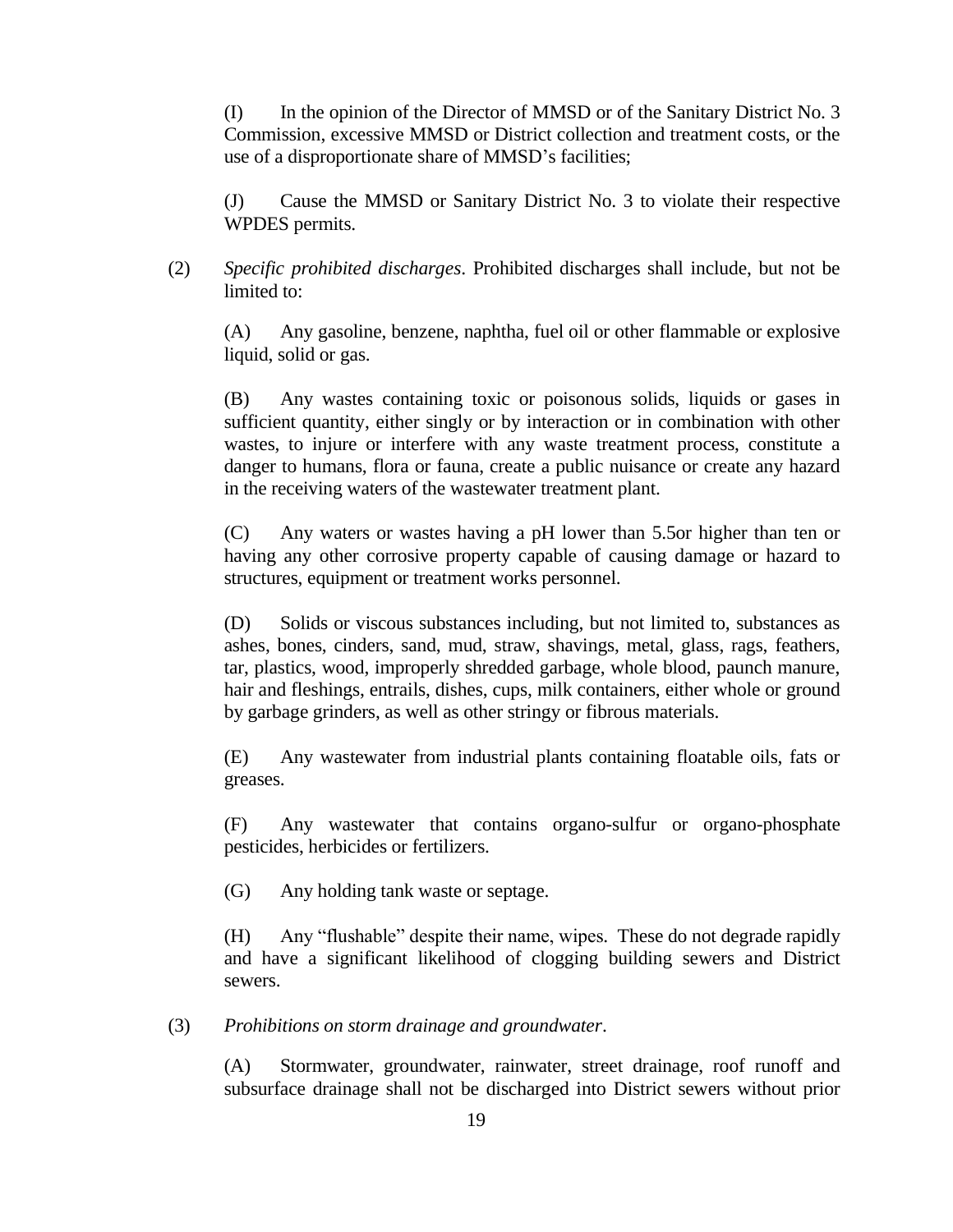approval of Sanitary District No. 3 and MMSD or into intercepting sewers without prior approval of MMSD. Such approval shall be granted only when no reasonable alternative method of disposal is available.

(B) Polluted stormwater runoff from limited areas may be discharged to the sanitary sewer upon approval by the Director of MMSD, payment of applicable charges and fees and compliance with conditions required by Sanitary District No. 3 and MMSD.

(4) *Prohibition of unpolluted water*. Unpolluted water, including, but not limited to, cooling water, process water or blow-down from cooling towers or evaporative coolers shall not be discharged into District sewers without prior approval of Sanitary District No. 3 and MMSD or into intercepting sewers without prior approval of MMSD. Such approval shall be granted when no reasonable alternative method of disposal is available and upon payment of applicable charges and fees and compliance with conditions as required by Sanitary District No. 3 and MMSD.

## (h) Limitations on Discharge Characteristics.

(1) *Limitations related to treatment plant influent*. Discharge to the public sewerage system of the following described substances, materials, waters or wastes shall be limited to the following concentrations or quantities, which concentrations or quantities will not harm the sewers, wastewater treatment process or equipment; will not have an adverse effect on the receiving stream; will not have an adverse effect on MMSD's sludge management program; will not endanger persons or property; will not cause air pollution or other detrimental environmental effects; and will not constitute a nuisance:

(A) Liquid having a temperature higher than 65 degrees Celsius (149 degrees Fahrenheit) or any wastewater having a temperature that will inhibit biological activity in the MMSD's treatment plant thereby resulting in interference. Notwithstanding the foregoing, in no case shall wastewater be discharged having a temperature that causes the influent to MMSD's treatment plant to exceed 40 degrees Celsius (104 degrees Fahrenheit), unless the treatment plant is designed to accommodate such temperature.

(B) Wax, grease, oil, plastic or any other substance that solidifies or becomes discernibly viscous.

(C) Radioactive wastes that, alone or with other wastes, result in releases greater than those specified by current United States Bureau of Standards Handbooks or which violates rules or regulations of any applicable regulatory agency.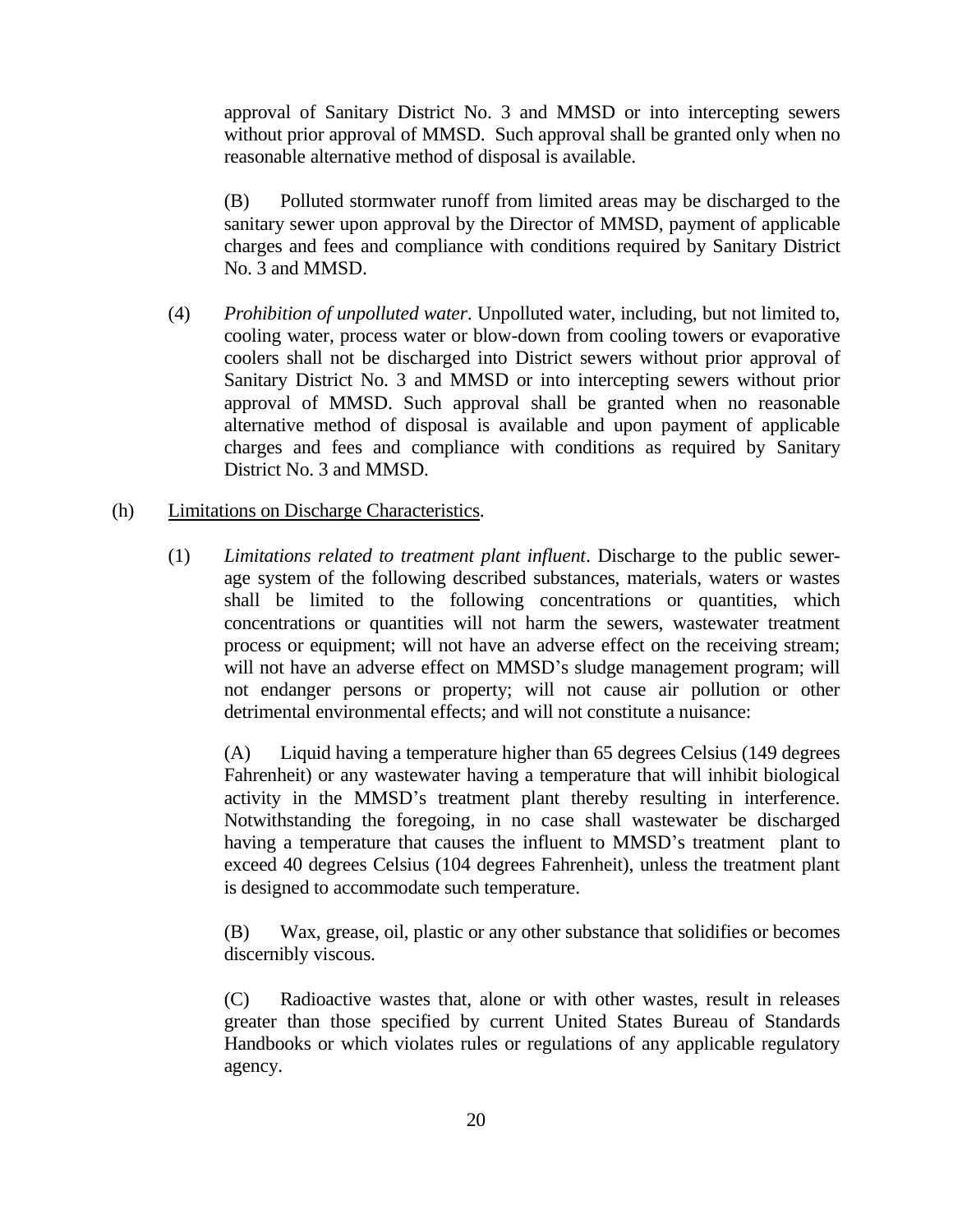(D) Wastewater containing more than 50 milligrams per liter of petroleum oil, nonbiodegradable cutting oils or products of mineral oil origin.

(E) Wastewater containing more than 300 mg/1 of oil or grease of animal or vegetable origin.

(F) Wastewater that, in concentration of any given constituent or in quantity of flow, exceeds, for any period of duration longer than 15 minutes, more than five times the average 24-hour concentration or flows during normal operation.

(G) Wastewater that contains in excess of any of the following constituents in a 24-hour flow proportionate sample made up of an aggregate of the total discharge from all of the outfalls of the industrial user:

| 1.0  | $mg/1$ aluminum          |
|------|--------------------------|
| 0.25 | $mg/1$ cadmium           |
| 0.5  | mg/1 hexavalent chromium |
| 10.0 | $mg/1$ total chromium    |
| 1.5  | $mg/1$ copper            |
| 5.0  | $mg/I$ lead              |
| 0.02 | $mg/1$ mercury           |
| 0.3  | $mg/1$ selenium          |
| 3.0  | $mg/1$ silver            |
| 8.0  | $mg/1$ zinc              |
| 2.0  | $mg/1$ nickel            |
| 0.1  | mg/1 cyanide             |

Samples shall be collected over the period of discharge if the discharge is less than 24 hours in duration.

(H) Industrial discharges exceeding applicable National Categorical Pretreatment Standards or state standards.

(I) Any substance with objectionable color not removed in the treatment process such as, but not limited to, dye wastes and vegetable tanning solution.

(J) Any noxious or malodorous liquids, gases or solids which, either singly or by interaction, are capable of creating a public nuisance or hazard to life or are sufficient to prevent entry into the sewers for their maintenance and repair.

(K) The District may alter, amend or modify the limitations established in Subsection (1) of this Section, if it determines that it is necessary to meet the objectives of this Ordinance or the conditions of MMSD's WPDES permit.

(i) Limitations related to treatment plant effluent.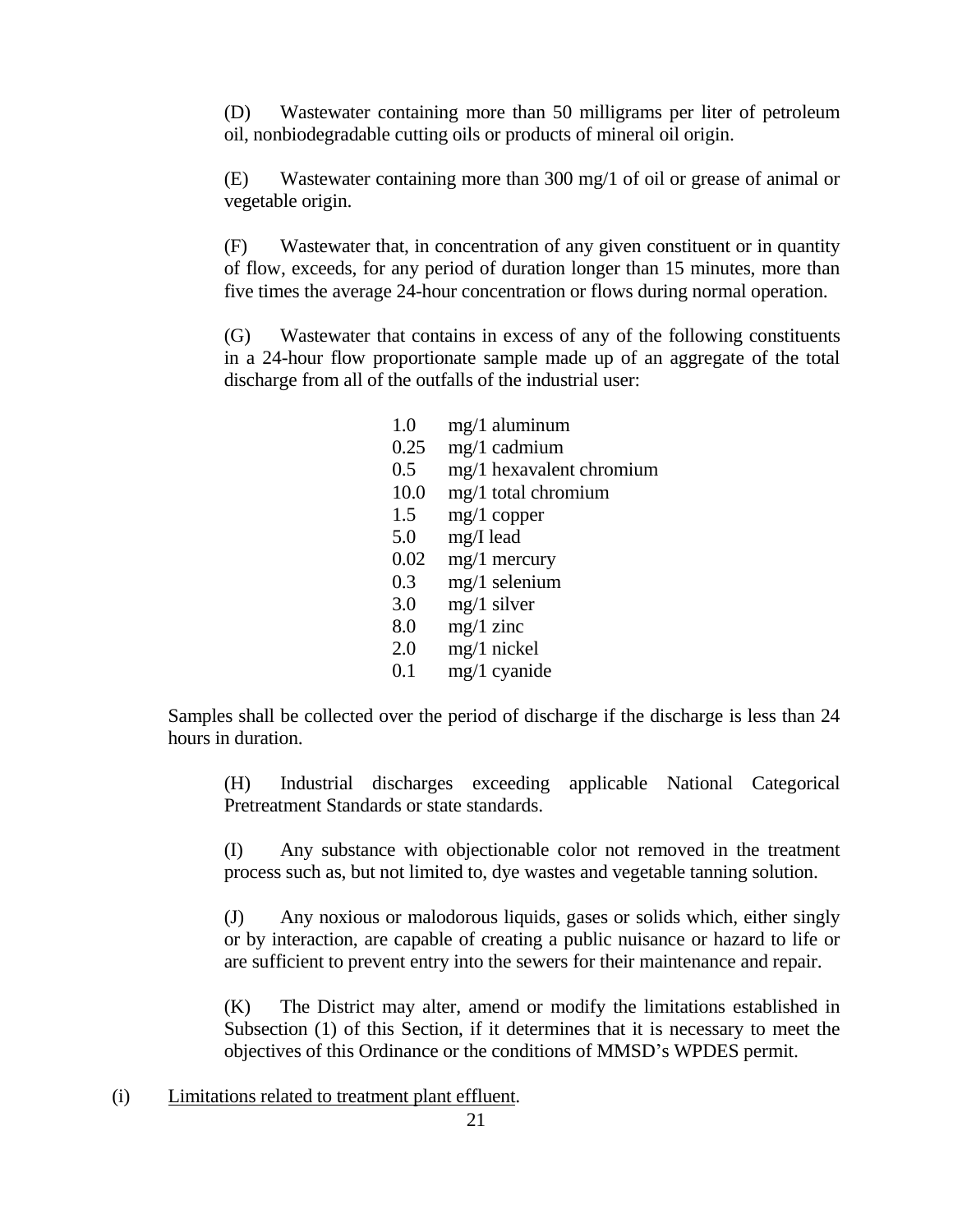(A) No person shall discharge any wastewater to the public sewerage system that, in combination with other discharges, results in either:

i. MMSD's treatment plant effluent having concentrations exceeding the following limits:

a. One tenth mg/1 total phenols; or

b. Two one thousandths mg/1 polychlorinated biphenols (PCBs).

ii. MMSD's treatment plant digested sludge exceeding a PCB concentration of ten ppm on a dry-weight basis.

(B) No person shall cause or permit a discharge into any public sewerage system that would cause, or significantly contribute to, either directly or indirectly, a violation of the conditions of MMSD's WPDES permit and any modification or reissuance thereof.

- (3) *Limitations superseded*. Upon promulgation of National Categorical Pretreatment Standards for a particular industrial user subcategory, the federal standards, if more stringent than the limitations imposed under this Ordinance, shall immediately supersede the limitations imposed under this Ordinance, and such industrial user shall comply with said federal standards. MMSD shall notify all affected users of the applicable requirements under 40 CFR § 403.12.
- (4) *No dilution of industrial discharges*. Dilution of an industrial discharge for purposes of reducing the pollutant characteristics or concentrations to below the limitations established in this Ordinance or below other applicable pretreatment standards is prohibited.

## (j) Accidental Discharge.

Any person who accidentally discharges into the public sewerage system wastes or wastewater prohibited under this Ordinance shall immediately report such a discharge to the Director of MMSD and shall report the location of the discharge, the time thereof, the volume thereof and the type of waste or wastewater so discharged. Within 15 days of such discharge, a detailed written statement describing the cause of the discharge and the measures taken to prevent a future occurrence shall be submitted to Sanitary District No. 3 and to the Director of MMSD. Such reporting shall not relieve the person causing the accidental discharge from any penalties imposed by this Ordinance. Where the Director of MMSD deems necessary, industrial users shall provide facilities to prevent accidental discharges or spills of wastes or wastewaters prohibited under this Ordinance.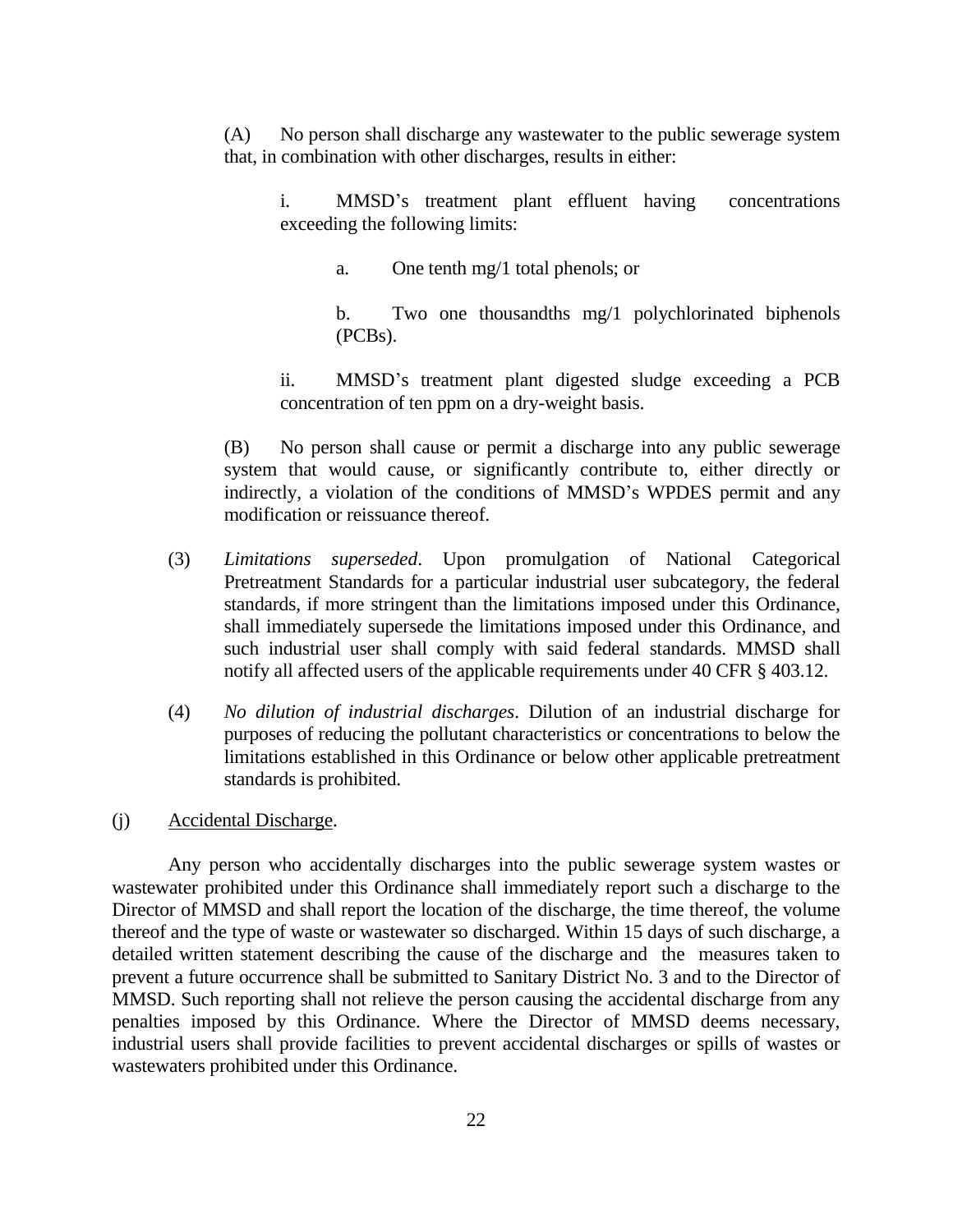## (k) Standard Grease Trap Installations.

The installation of grease, oil and sand interceptors at repair garages, gasoline stations, car washes and other industrial or commercial establishments shall be required, where necessary in the opinion of the Director of MMSD, to prevent discharge of sand, flammable wastes, oil and grease in amounts exceeding the limits of Sections (e) through (g) of this Ordinance. All such traps shall be constructed and maintained by the owner at the owner's expense, in accordance with the Wisconsin Plumbing Code and the Standard Specifications of Sanitary District No. 3, and shall be readily accessible for cleaning and inspection.

## (l) Prohibition of Discharge of Septage Wastes; Disposition of other Wastes.

No holding tank, septage, or grease trap waste may be discharged into District sewers, and other waste permitted to be discharged under this Ordinance shall be of domestic origin or contain compatible pollutants only.

## (m) Wastewater Measurements, Sampling, Reporting and Monitoring Facilities.

- (1) Wastewater characteristics and constitutes shall be monitored to determine compliance with this Ordinance and to facilitate an equitable system of service charges.
- (2) A new user who expects to discharge, or who is capable of discharging, wastewater having constituents or characteristics different from domestic wastewater shall install a monitoring facility.
- (3) An existing user whose discharges are different from domestic wastewater may be required by MMSD or Sanitary District No. 3 to install a monitoring facility. Construction of such facility must be completed within 90 days after the user has been notified of the requirement, unless MMSD grants an extension of time.
- (4) All monitoring facilities shall be constructed at the owner's expense, in accordance with the plans approved by Sanitary District No. 3 and MMSD. The monitoring facility shall contain the necessary flow monitoring and sampling equipment to facilitate the observation, sampling and measurement of wastes and shall be maintained by the owner so as to be safe and accessible at all times.
- (5) The requirements of Subsections (2), (3) and (4) of this Section may be waived by special written permission of the Director of MMSD and Sanitary District No. 3.

## (n) Owner's Maintenance of Building Sewer.

The owner of property abutting a public sewer shall maintain sewer service from the public sewer main to the structure or building on the owner's property, including all controls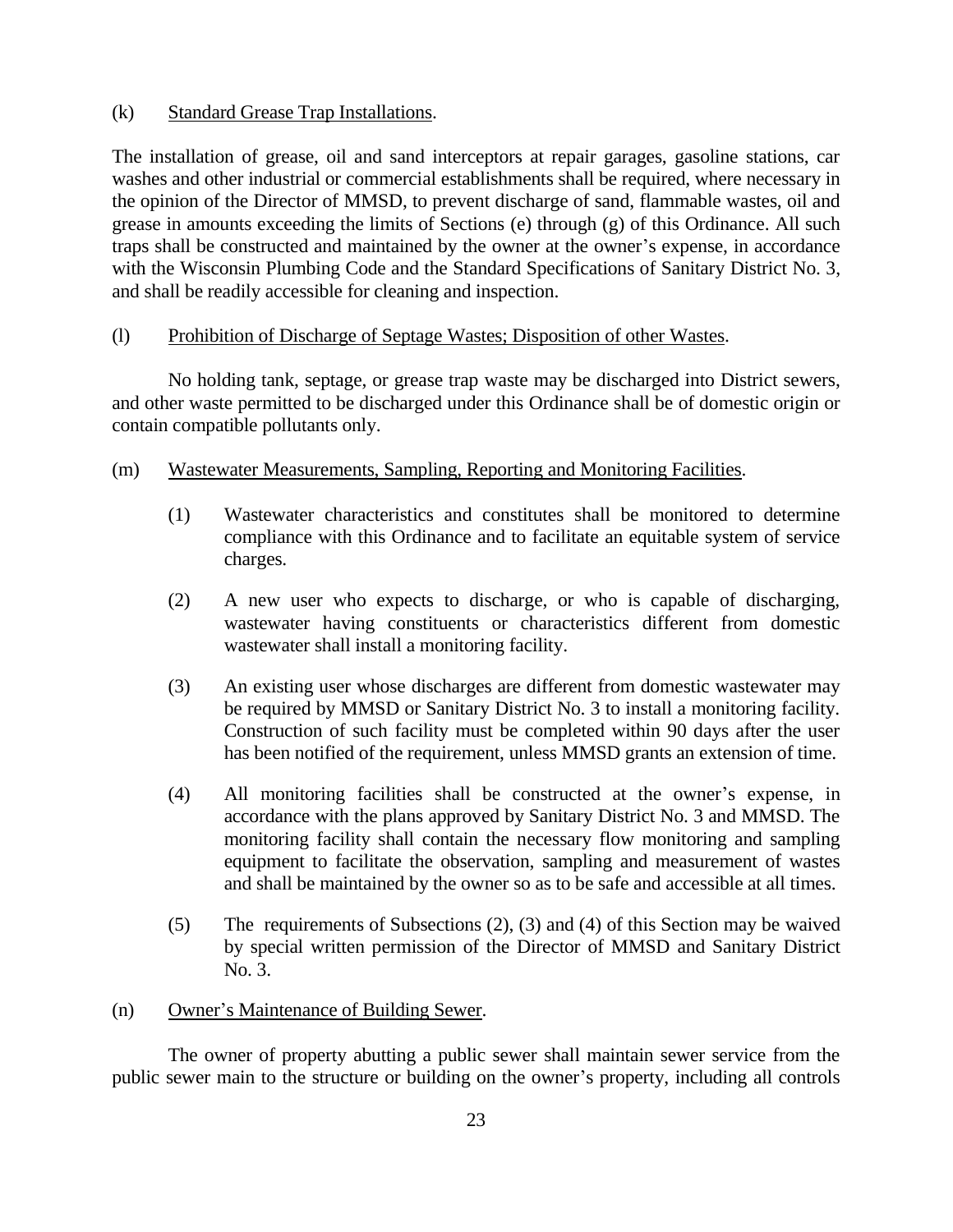between the same, without expense to Sanitary District No. 3, except when they are damaged as a result of negligence or carelessness on the part of Sanitary District No. 3. Without intending to limit the generality of the foregoing, the owner has the sole responsibility for the repair and maintenance of all building sewers; and the ownership thereof shall at all times be vested in such property owner. All sewer services must be maintained free of defective conditions, by and at the expense of the owner or occupant of the property. When any sewer service is to be relayed and there are two or more buildings on such service, each building shall be disconnected from such service and a new sewer service shall be installed for each building. In the event of any obstruction of, damage to or repair of a building sewer, the same shall be the responsibility of the property owner, except as provided for in Section (x) or as otherwise provided for herein.

### (o) Damages to System.

No unauthorized person shall maliciously, willfully, or negligently break, damage, destroy, uncover, deface, or tamper with any structure of pertinence of equipment that is a part of the sewerage system. Any person violating this provision shall be subject to charges of violations of state law or Town of Dunn ordinances.

(p) Written Notice of Violation.

Any person connected to the sewerage system found to be violating a provision of this Ordinance shall be served by Sanitary District No. 3 with a written notice stating the nature of the violation and providing a reasonable time for the satisfactory correction thereof. The offender shall, within the period of time stated in such notice, permanently cease all violations.

## (q) Accidental Discharge.

Any person found to be responsible for accidentally allowing a deleterious discharge into the sewer system that causes damage to the sewerage system and/or receiving water body shall, in addition to a forfeiture, pay the amount to cover all damages, both of which will be established by Sanitary District No. 3.

## (r) Liability to Sanitary District No. 3 for Losses.

Any person violating any provision of this Ordinance shall become liable to Sanitary District No. 3 for any expense, loss or damage occasioned by reason of such violation that Sanitary District No. 3 may suffer as a result thereof.

(s) Drainage Recovery.

Sanitary District No. 3 shall have the right of recovery from all persons, any expense incurred by Sanitary District No. 3 for the repair or replacement of any part of the sewerage system damaged, in any manner by any person by the performance of any work under that person's control, or by any negligent acts.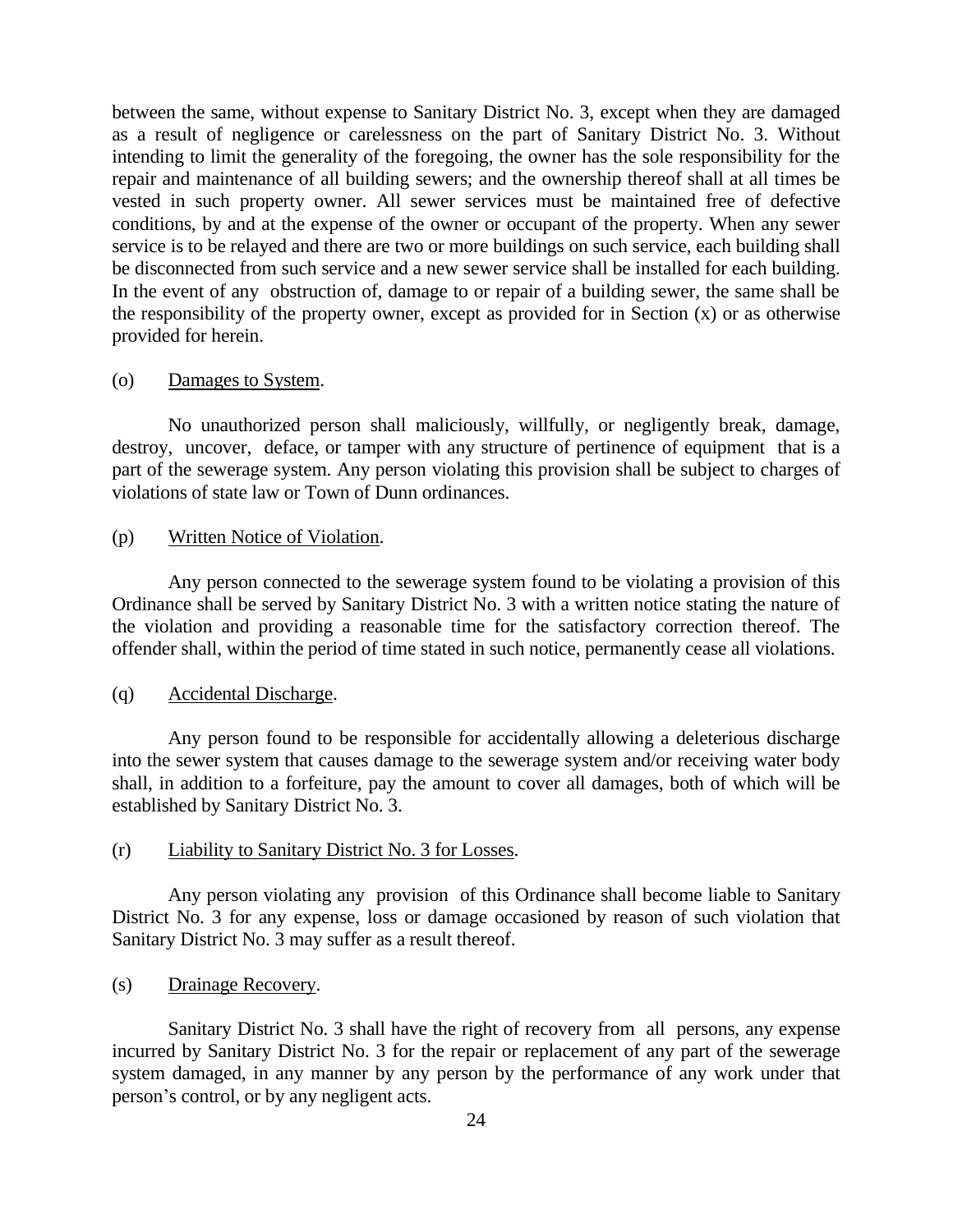#### (t) Appeal Procedure.

Any user, affected by any decision, action, or determination, including cease and desist orders, made by the interpreting or implementing provision of this Ordinance may file with Sanitary District No. 3 a written request for reconsideration within ten days of the date of such decision, action, or determination, setting forth in detail the facts supporting the user's request for reconsideration. Sanitary District No. 3 upon receiving the request for reconsideration shall publish the request in its official newspaper. Sanitary District No. 3 shall render a decision on the request for reconsideration of the user in writing within 15 days of receipt of request. If the ruling on the request for reconsideration made by Sanitary District No. 3 is unsatisfactory, the person requesting reconsideration may, within ten days after notification of the action, file a circuit court action under Wis. Stats. Chap. 68.

#### (u) Optional Penalty for Failure to Make Mandatory Connection.

In lieu of causing a mandatory connection to a public sewer main to be made at its order, Sanitary District No. 3, at its option, may impose a penalty for the period that the violation continues after ten days' written notice to any owner failing to make such connection to the sewer system. The penalty shall be in the amount of \$100.00 per day. Upon failure to make such payment, such penalty shall be assessed as a special tax lien against the property pursuant to Wis. Stats. § 281.47.

#### (v) Tap Permits.

After sewer connections have been introduced into any building or upon any premises, no plumber shall make any alterations, extensions, or attachments, unless the party ordering such tapping or other work exhibits the proper permit for the same from Sanitary District No. 3.

#### (w) Obstruction of Building Sewers in Public Rights-of-Way.

In the event of any blockage, damage or break in any building sewer, which occurs within a public street, alley, highway, or other public right-of-way, Sanitary District No. 3 shall have the exclusive right and option to repair the building sewer within said street, alley, highway or right-of-way. In such event, the owner of the building sewer shall promptly reimburse Sanitary District No. 3 for all costs so incurred. If not so reimbursed, the same shall be added to the owner's sewer service charges and collected in the same manner as such charges are so collected.

#### (x) Backflow Preventers.

All floor drains shall have a backflow prevention valve installed at the owner's expense. All new construction shall comply from the effective date of the ordinance from which this Ordinance.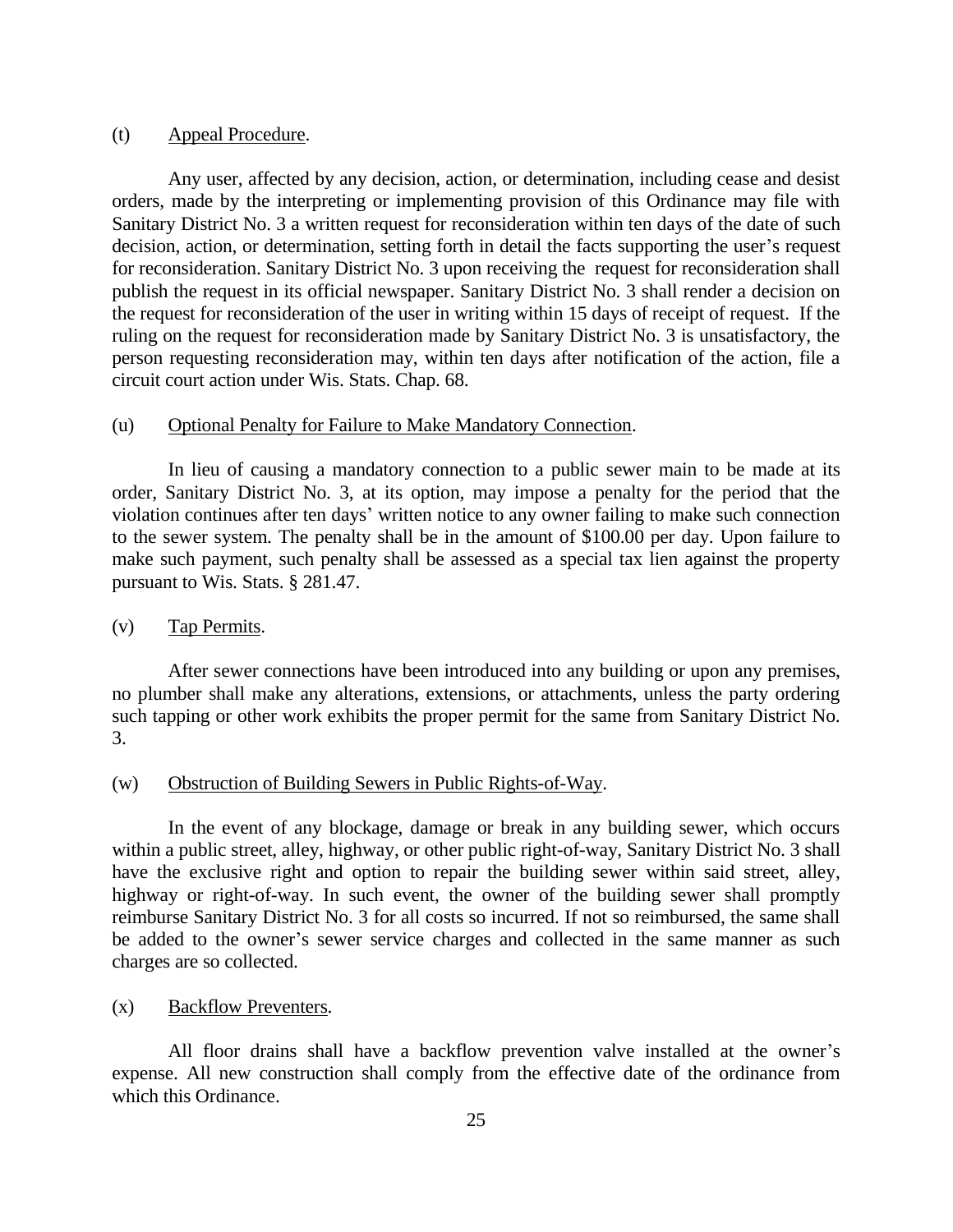#### (y) Single-User Laterals or Building Sewers.

No user shall allow other persons or other services to connect to the sewer system through their lateral or building sewer.

### (z) Discontinuance of Service.

Whenever any person desires to discontinue sewer service from the system, that person shall apply to Sanitary District No. 3 in writing and pay the required fee prior to such disconnection. Disconnection shall only be allowed where a structure is demolished. The fact that a structure is vacant shall not entitle the property owner to discontinue sewer service or to an abatement of sewer service charges.

### (aa) User to Permit Inspection.

Every user shall permit the duly authorized agent of Sanitary District No. 3, at all reasonable times, to enter their premises or building to examine the pipes and fixtures, and the manner in which the drains, and sewer connections operate; and the user must at all times, frankly and without concealment, answer all questions put to them relative to its use, all in accordance with this Ordinance and Wis. Stats. § 196.171, to the extent applicable.

#### (bb) Condemnation Where Necessary.

Whenever any real estate or any easement therein or use thereof shall, in the judgment of Sanitary District No. 3, be necessary to the sewer system, and whenever for any reason an agreement for purchase from the owners cannot be made, Sanitary District No. 3, shall proceed with all necessary steps to take such real estate easement or use by condemnation in accordance with the Wisconsin Statutes and any other applicable federal or state provisions.

#### (cc) Disconnection and Refusal of Service.

- (1) *Reasons for disconnection*. Sewer service may be disconnected or refused for the following reasons :
	- (A) Violation of this Ordinance, as amended from time to time;
	- (B) Violation of MMSD ordinance, as amended from time to time;

(C) Failure to pay the application fee, any connection fee or delinquent account of the user.

(2) *Discontinuation for delinquent accounts*. Service charges become delinquent if unpaid after the due date thereof. Sanitary District No. 3 may disconnect service for delinquent charges by giving the user at least eight calendar days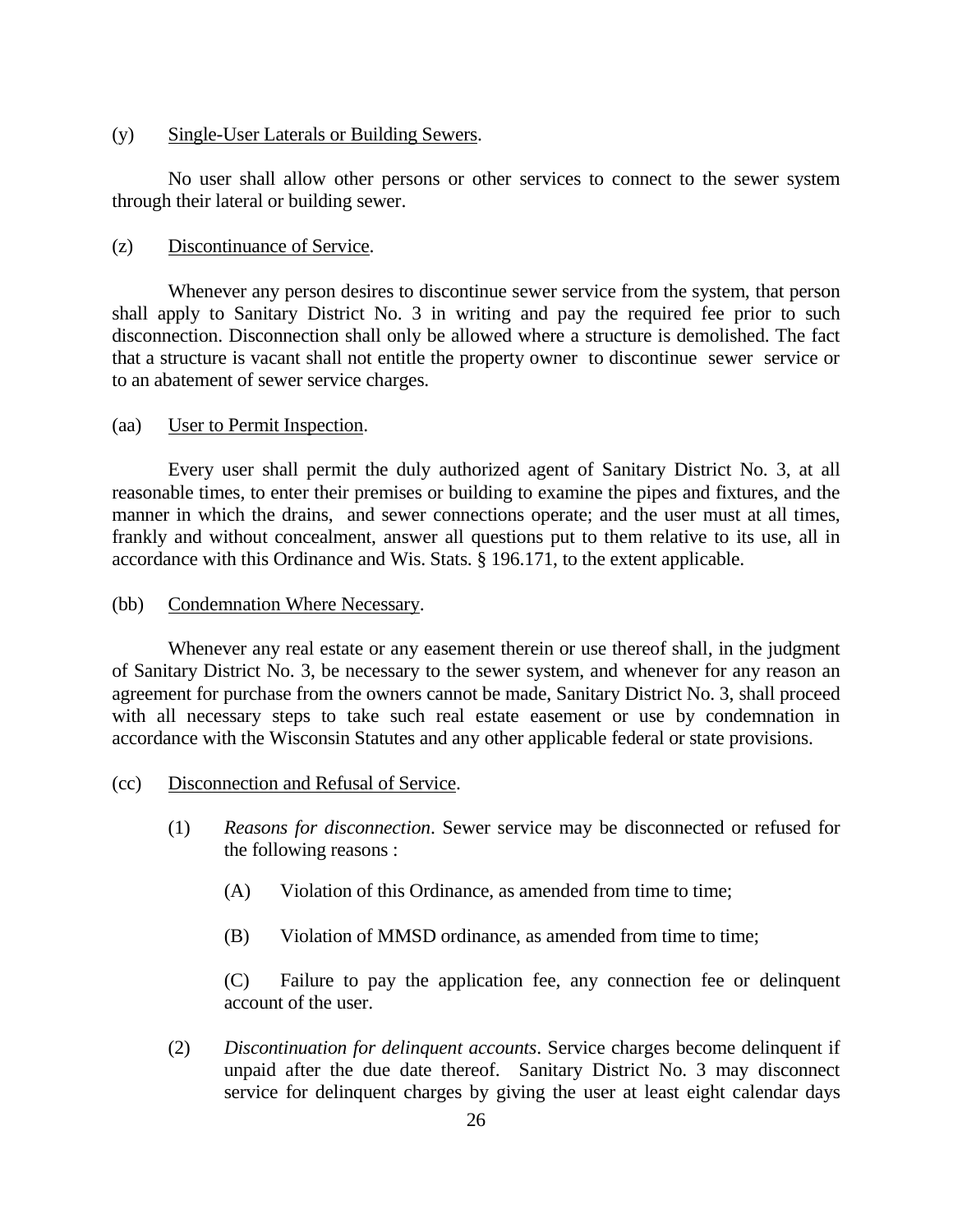prior to disconnection, a written disconnect notice. For purposes of this rule, the due date shall not be less than 20 days after issuance of the bill. Sanitary District No. 3 may disconnect without notice where a dangerous condition exists for as long as the condition exists. Service may be denied to any user for failure to comply with the applicable requirements of these rules and regulations or if a dangerous or unsafe condition exists on the user's property.

#### (dd) Connection Fees.

- (1) *MMSD charges*. For each connection of a building sewer to a public sewer within Sanitary District No. 3, there shall be paid a connection charge as determined pursuant to MMSD ordinance, as amended from time to time.
- (2) *Utility charges*. For each connection of a building sewer to a public sewer within Sanitary District No. 3 there shall be paid connection charges. Such connection charges shall be assessed to the person seeking the connection and shall be paid as a condition precedent to the actual connection. The connection charges shall be the charge established by Sanitary District No. 3 from time to time for sewer hookup and lateral for new buildings.
- (3) *Failure to pay violation of Ordinance*. For purposes of this Ordinance, the connection charges described in Subsections (1) and (2) of this Section are collectively referred to as "connection fees." The failure to pay any connection fee is a violation of this Ordinance, and Sanitary District No. 3 may pursue all rights and remedies provided for herein.

The connection charge at the time of adoption of this ordinance is \$500.oo

- (ee) Abatement Procedures.
	- (1) *Violations constituting public nuisance*. A violation (other than the failure to pay sewer service charges or other fees or costs due under this Ordinance) of any provision of this Ordinance or any other rule or order of the Public Utilities Committee or Sanitary District No. 3 is hereby declared to be a public nuisance.
	- (2) *Enforcement*. Sanitary District No. 3 shall have the right to enforce the provisions of this Ordinance and shall make periodic inspections and inspections upon complaint to ensure that such provisions are not violated. No action shall be taken under this Ordinance to abate a public nuisance unless Sanitary District No. 3 shall have inspected or caused to be inspected the premises where the nuisance is alleged to exist and shall have satisfied itself that a nuisance does in fact exist.
	- (3) *Summary abatement*. If Sanitary District No. 3 determines that a public nuisance exists within the Sanitary District No. 3 and that there is great and immediate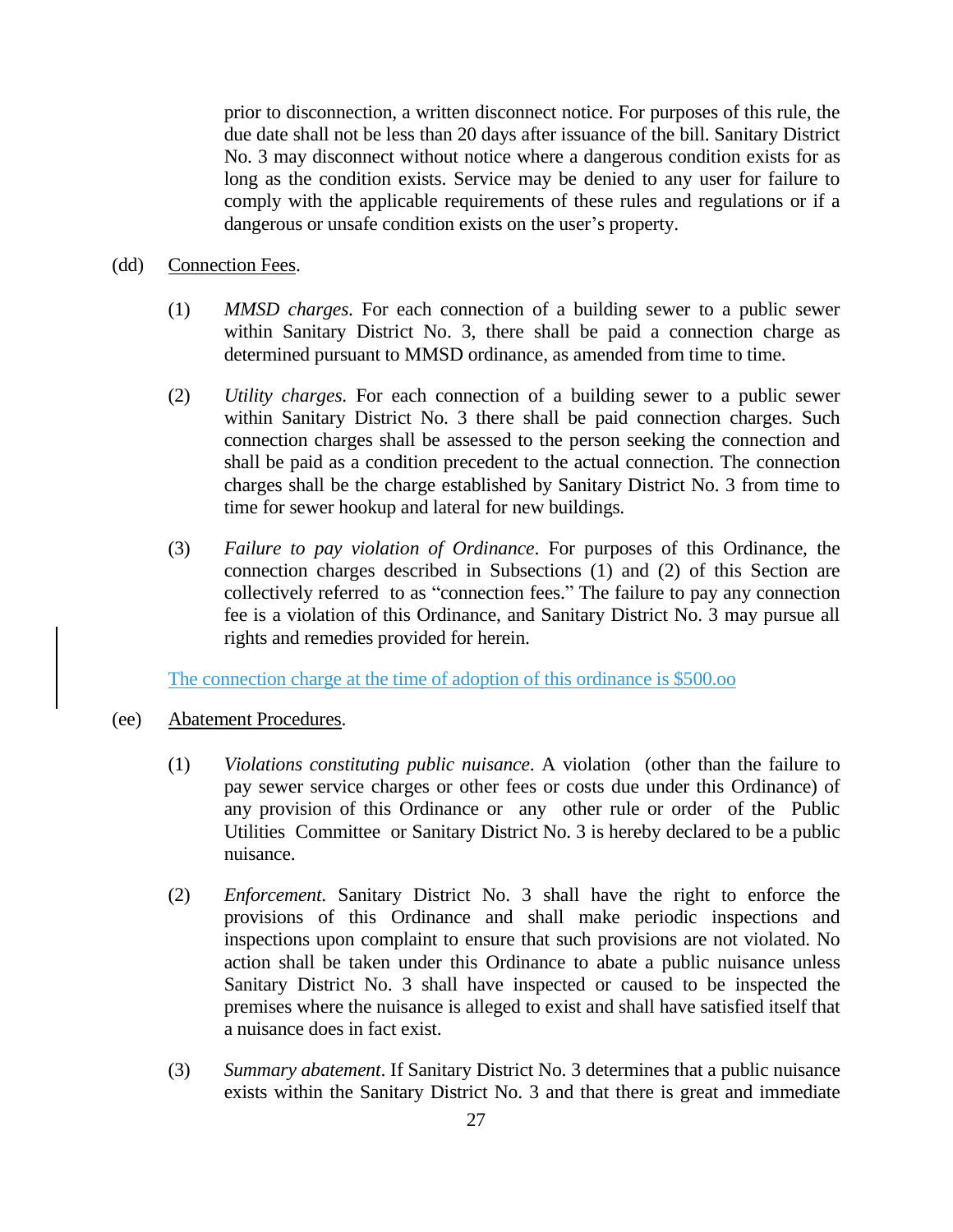danger to public health, safety, or welfare, Sanitary District No. 3 may cause the same to be abated and charge the cost thereof to the owner, occupant, or person causing, permitting, or maintaining the nuisance, as the case may be.

- (4) *Abatement after notice*. If Sanitary District No. 3 determines that a public nuisance exists on the private premises but that the nature of such nuisance is not such as to present great and immediate danger to the public health, safety, or welfare, Sanitary District No. 3 shall serve notice to the person causing or maintaining the nuisance to remove the same within ten days. If such nuisance is not removed within such ten days, Sanitary District No. 3 shall cause the nuisances to be removed as provided in Subsection (3) of this Section.
- (5) *Other methods not excluded*. Nothing in this Ordinance shall be construed as prohibiting the abatement of public nuisances by Sanitary District No. 3 or its officials in accordance with the laws of the state.
- (6) *Court order*. Except when necessary under Subsection (3) of this Section, Sanitary District No. 3 shall not use force to obtain access to private property to abate a public nuisance, but shall request permission to enter upon private property if such premises are occupied, and, if such permission is denied, shall apply to any court having jurisdiction for an order assisting the abatement of the public nuisance.
- (7) *Cost of abatement*. In addition to any other penalty imposed by this Ordinance for the erection, contrivance, creation, continuance or maintenance of a public nuisance, the cost of abating a public nuisance by Sanitary District No. 3 shall be collected as a debt from the owner, occupant, or person causing, permitting, or maintaining the nuisance, and such cost shall be assessed against the real estate as a special charge pursuant to Wis. Stats. § 66.0627. For purposes hereof, costs shall include, but not be limited to, actual attorneys' fees and court costs.

## (ff) Public Sewer Main Extension.

(1) *Application and approval*. The extension of public sewer system to serve new customers/users is subject to the prior review and approval of Sanitary District No. 3 and any other governmental agency having appropriate jurisdiction. Any person seeking to develop real property and requiring sewer service in connection with such development, shall make application to Sanitary District No. 3 for a public sewer main extension, if so required, in order to serve such development. Such application shall be in writing and shall set forth the following information:

(A) The name of development, the legal description of the property involved, the owner of the property if different than the applicant, and written consent of the owner must accompany application;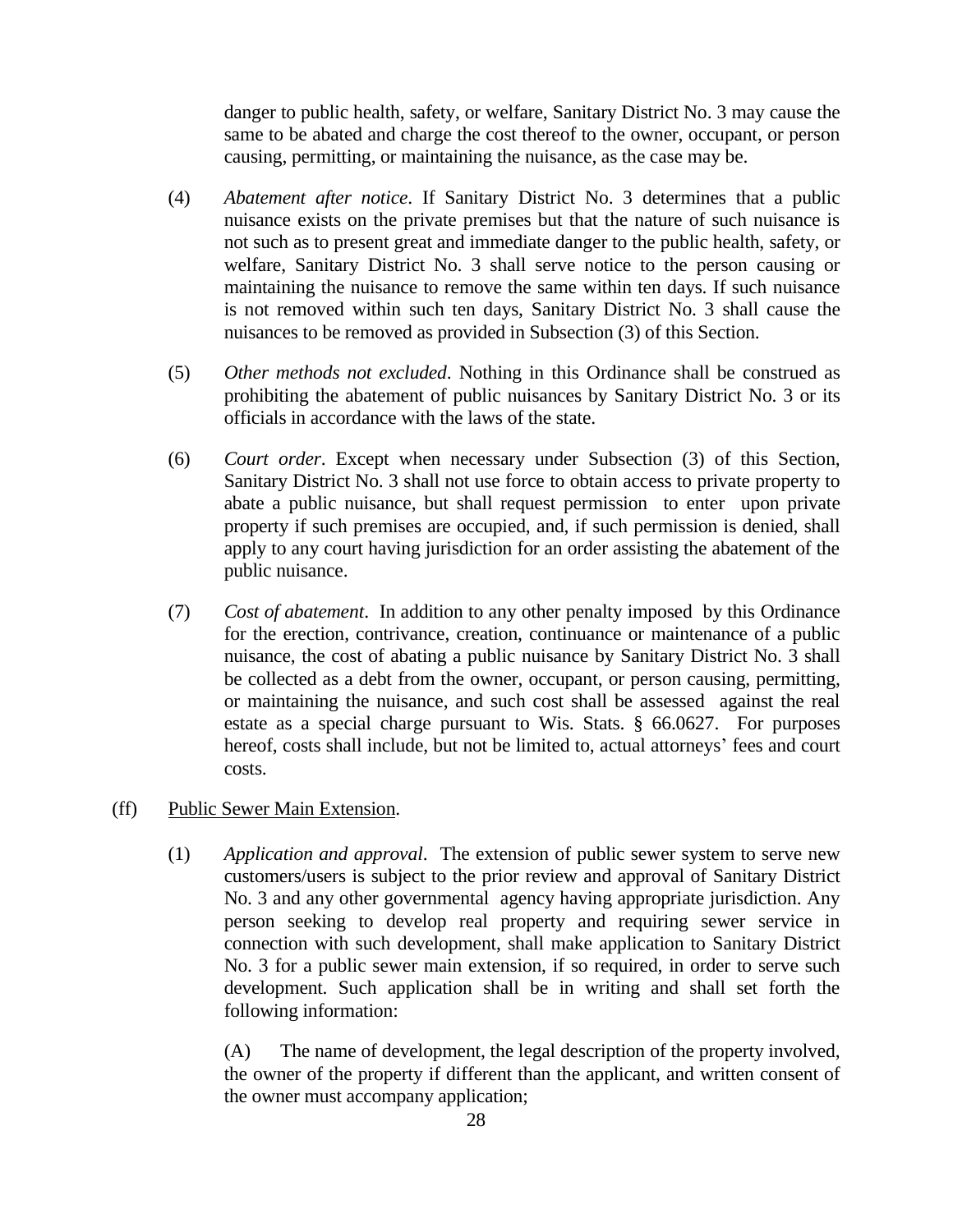(B) The plat map or Certified Survey Map or other map showing street layout and lot sizes;

- (C) The proposed plans and specifications for the sewers;
- (D) The name and address of applicant's consulting engineer;
- (E) The number of housing units and/or other units to be constructed;

(F) Such additional information as Sanitary District No. 3 Board may require.

(2) *Conditions of approval*. Sanitary District No. 3, shall have the sole discretion to approve or disapprove the requested public sewer system extensions. In granting such approval, Sanitary District No. 3 may condition its approval upon compliance with:

(A) Any applicable ordinances of the Sanitary District No. 3, MMSD or Dane County;

(B) Any applicable statute, rules, orders, or codes of the state;

(C) The preparation of plans and specifications for the public sewer system extension, subject to the approval of Sanitary District No. 3 and its consulting engineer;

(D) The applicant making and installing the public sewer system extension at the applicant's sole cost and expense or otherwise providing a surety bond or other security to ensure that the public sewer system will be so constructed within a reasonable period of time;

(E) The dedication of such rights-of-way, easements, and sewerage facilities as the Sanitary District No. 3 may reasonably require;

(F) The payment of all costs and expenses incurred or to be incurred by Sanitary District No. 3 in connection with the review and approval of such public sewer system extension, including, but not limited to, engineers' fees, attorneys' fees, inspection fees and other similar costs and expenses;

(G) The payment of any applicable connection fees due or to become due pursuant to subsection (dd) of this Ordinance;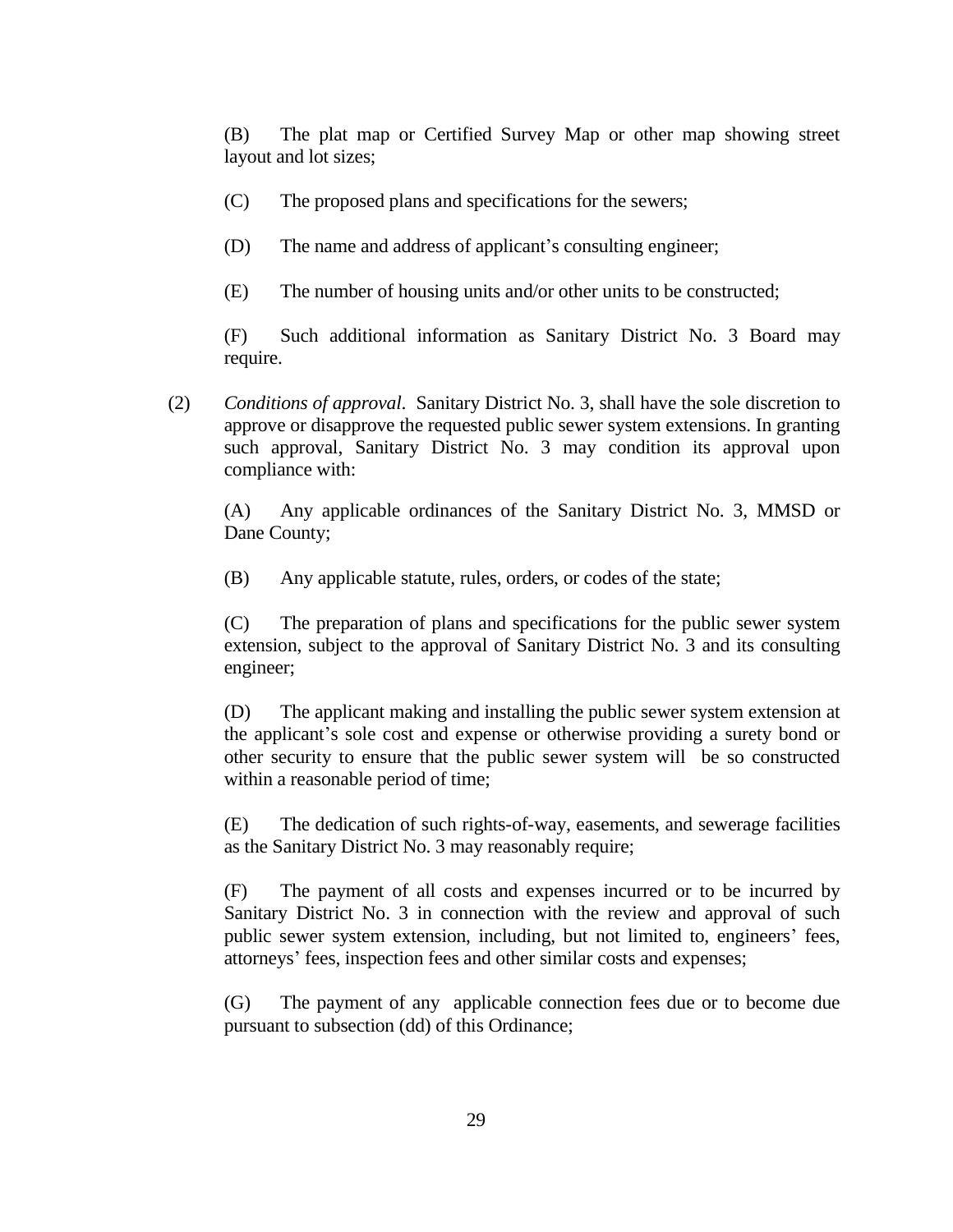(H) Any other condition determined by Sanitary District No. 3 to be fair and reasonable in order to protect the interest of the Sanitary District No. 3 in connection with the proposed development.

- (3) *Contract for sewer improvements*. Sanitary District No. 3 may require the person filing an application pursuant to subsection (b)(2) of this Ordinance to enter into a written development agreement with Sanitary District No. 3 as a condition of the approval of the public sewer system extension. Such agreement shall define the scope of the work, the obligations of the applicant to construct the sewer facilities, the requirement of security for performance of the applicant's obligations set forth therein, and such other matters as Sanitary District No. 3 and/or Sanitary District No. 3 may reasonably determine. The applicant shall reimburse Sanitary District No. 3 for all engineering, inspection, or attorneys' fees incurred hereunder
- (4) *Sanitary District No. 3 sewer extension*. Sanitary District No. 3 may, on its own, cause any public sewer system to be extended at such time and under such conditions as Sanitary District No. 3 deems appropriate.
- (5) *Approval of District sewers*. Prior to constructing or extending a District sewer, Sanitary District No. 3 shall receive approval of the MMSD. It shall submit an application to MMSD including the following.
	- (A) *Plans and specifications*.

(i) At least two (2) sets of plans and specifications shall be provided for any construction, reconstruction, alteration or extension of District sewer. An electronic copy of the required plans and specifications shall be included with the submittal per the DNR's requirements.

(ii) All construction plans shall be in conformation with Wis. Admin. Code Ch. NR 108.

(iii) The plans submitted to MMSD shall be on 11 x 17 high grade paper and shall be clear and legible. The pages shall be numbered and the plans drawn to a suitable, conveniently usable scale.

(iv) All elevations given on plans submitted to the Commission shall be based on the North American Vertical Datum of 1988 (NAVD88). All bearings shown shall be referred to a boundary line of government lot or quarter section, monumented in the original survey or resurvey of Wisconsin. Every plan submitted shall bear a sign showing the direction of the true north in relation to the plan.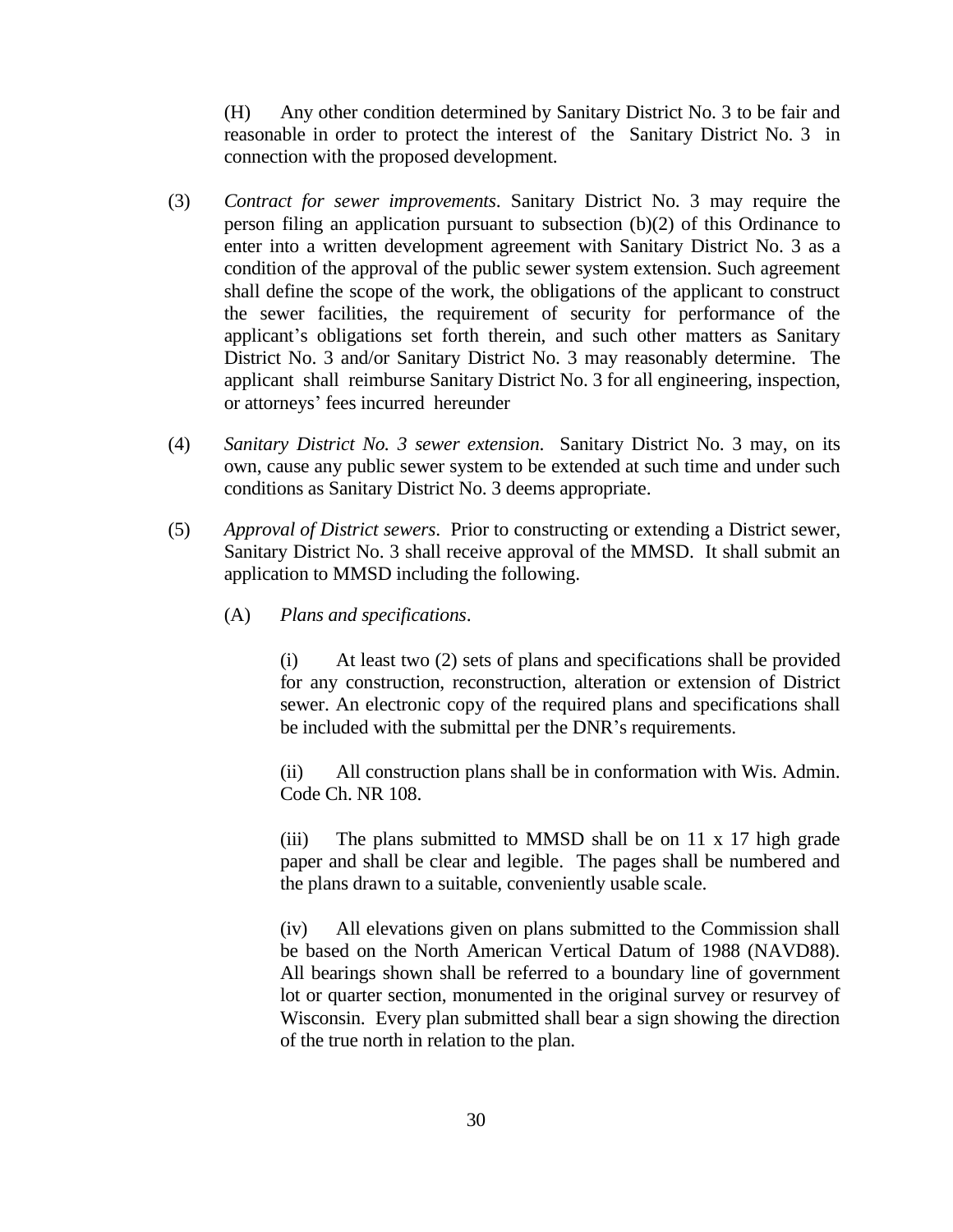(v) Map(s) showing: the location of the work, the ultimate tributary drainage basin(s) and the immediate service area of the proposed sewer extension for sewers eight inches in diameter or larger.

- (vi) The size, type, and grades of proposed sewers.
- (vii) The elevations of sewer inverts and the manhole tops.
- (viii) The distance between manholes.
- (ix) Complete details of all appurtenances.

(x) The plans shall be accompanied by complete and signed DNR Sanitary Sewer Extension Submittal Forms, as amended from time to time.

(xi) Plans shall be reviewed by the Capital Area Regional Planning Commission as required pursuant to Wis. Admin. Code § NR 110.08(4). A copy of the Capital Area Regional Planning Commission 208 review and letter and approval letter from Sanitary District No. 3 shall accompany the plans.

xii. No extensions shall be approved unless the area served is within the territory to MMSD.

(B) *Incomplete applications*. Incomplete applications shall not be processed and considered for MMSD and Sanitary District No. 3 approval until all of the required information is provided by the application. Plans not approved by MMSD shall be returned to the applicant with a letter describing the reason(s) for denial of the application.

(6) *Best Management Practices*. Sanitary District No. 3, its customers and any application seeking to extend its systems shall follow Best Management Practices (BMPs) developed or cited by MMSD for the discharge of any constituents, substances, materials, waters, or waste where MMSD determines that following these BMPs is necessary to meet the objectives of this Ordinance or the conditions of MMSD's WPDES permit. Where a BMP is required to implement prohibited discharge and pretreatment standards for the purpose of Wis. Stats. §283.21(2)."

The above and foregoing Ordinance was duly adopted at a regular meeting of the Town Board of the Town of Dunn Sanitary District No. 3 on the \_\_\_\_ day of  $\_\_$ , 2021.